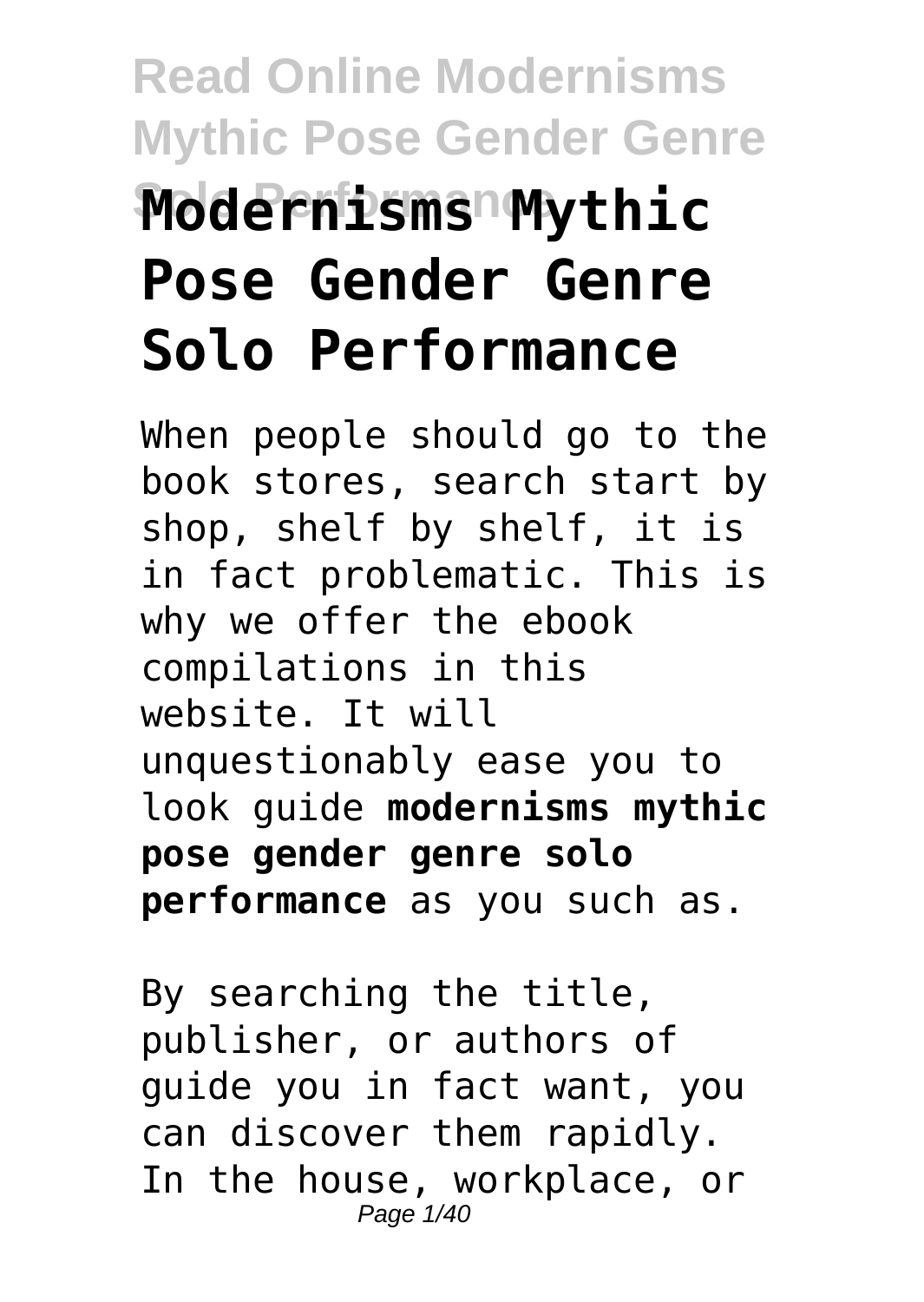**Derhaps in your method can** be every best place within net connections. If you wish to download and install the modernisms mythic pose gender genre solo performance, it is totally simple then, past currently we extend the link to purchase and create bargains to download and install modernisms mythic pose gender genre solo performance hence simple!

Gender, Protests and Political Change in Africa -Virtual Book Talk Theories of Gender: Crash Course Sociology #33 *Why should you read Virginia Woolf? - Iseult Gillespie Bishop* Page 2/40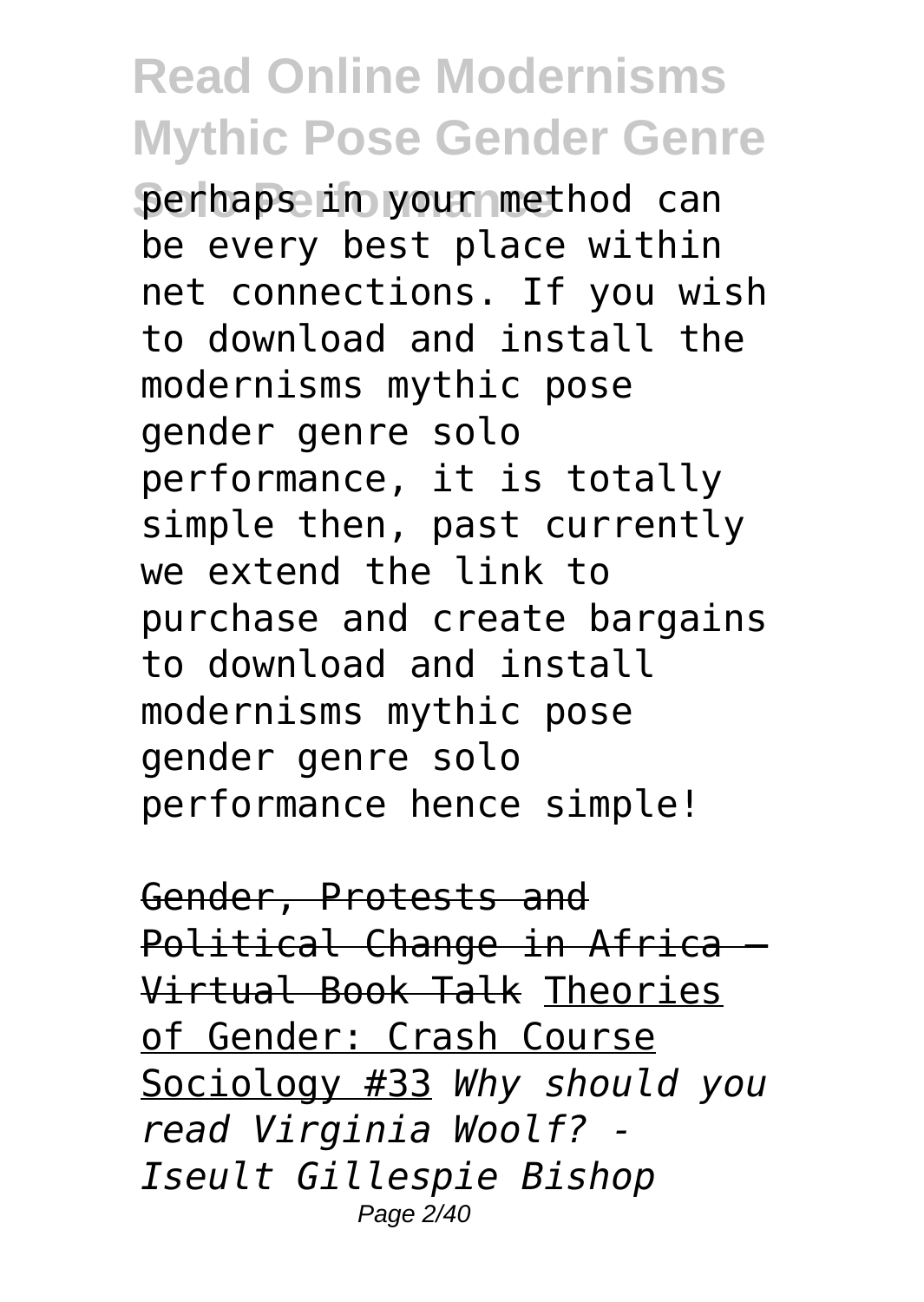**Barron: Word on Fire By What** Standard? God's World...God's Rules (CINEDOC) Nonfiction November 2020 Books October Wrap Up [25 Books!] VICTORIAN AGE; Major Aspects *PHILOSOPHY - Michel Foucault* Jordan Peterson | ContraPoints Is Gender Genetic? Diversity in FictionBachelor of Interactive Media Design - Emmanuel's Story *Reification (Marxism) Theodor Adorno's \"The Culture Industry\" (Part 1/2)* What is REIFICATION? What does REIFICATION mean? REIFICATION meaning, definition \u0026 explanation **Reification, a** Page 3/40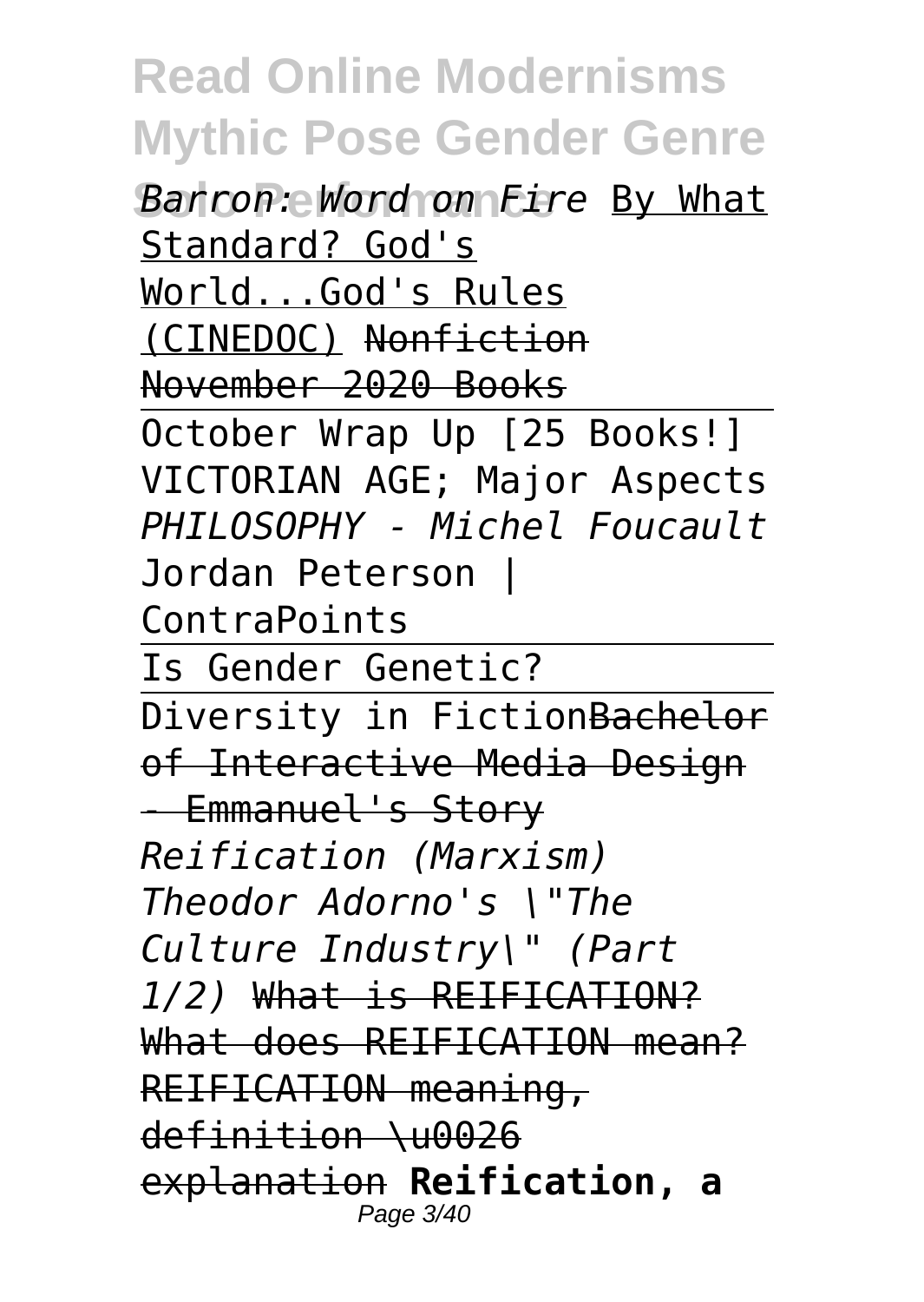**Stheory by Georgy Lukacs** Frederic Jameson and Postmodernism Interaction Design - NIKE Aeroloft digital retail experience What is Reification (Marxism)?, Explain Reification (Marxism), Define Reification (Marxism) Reification,Alienation and Commodity Fetishism || Marxist Theory || Marxism *Postmodernism; or, The Cultural Logic of Late Capitalism by Frederic Jameson\** Q\u0026A: Understanding Your Genre Social Distance Book Fest: Tackling Consent, Gender, and Toxic Masculinity in Romance **Camille Paglia** Page 4/40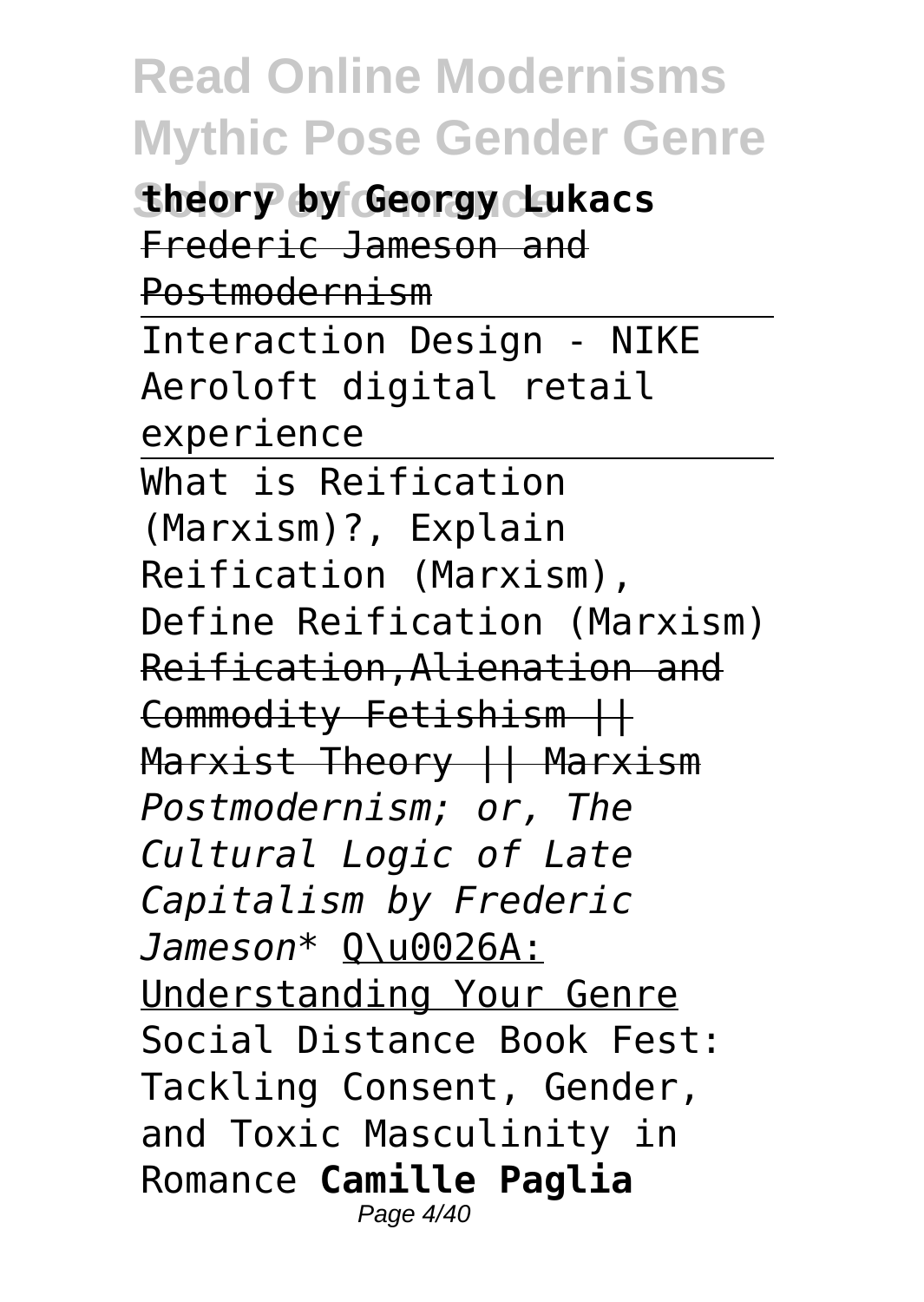**Solo Performance (full) | Conversations with Tyler Lecture by Mason Klein: Modigliani Unmasked** My top 3 art books for understanding color 3 Book Recommendations | The Impact of Gender *Victorian desire and the classical body: talk by Professor Simon Goldhill* **October Reading Wrap Up** Modernisms Mythic Pose Gender Genre (PDF) Modernism's Mythic Pose: Gender, Genre, Solo Performance | Carrie Preston - Academia.edu The ancient world served as an unconventional source of inspiration for a generation of modernists. Drawing on examples from literature, dance, photography, and Page 5/40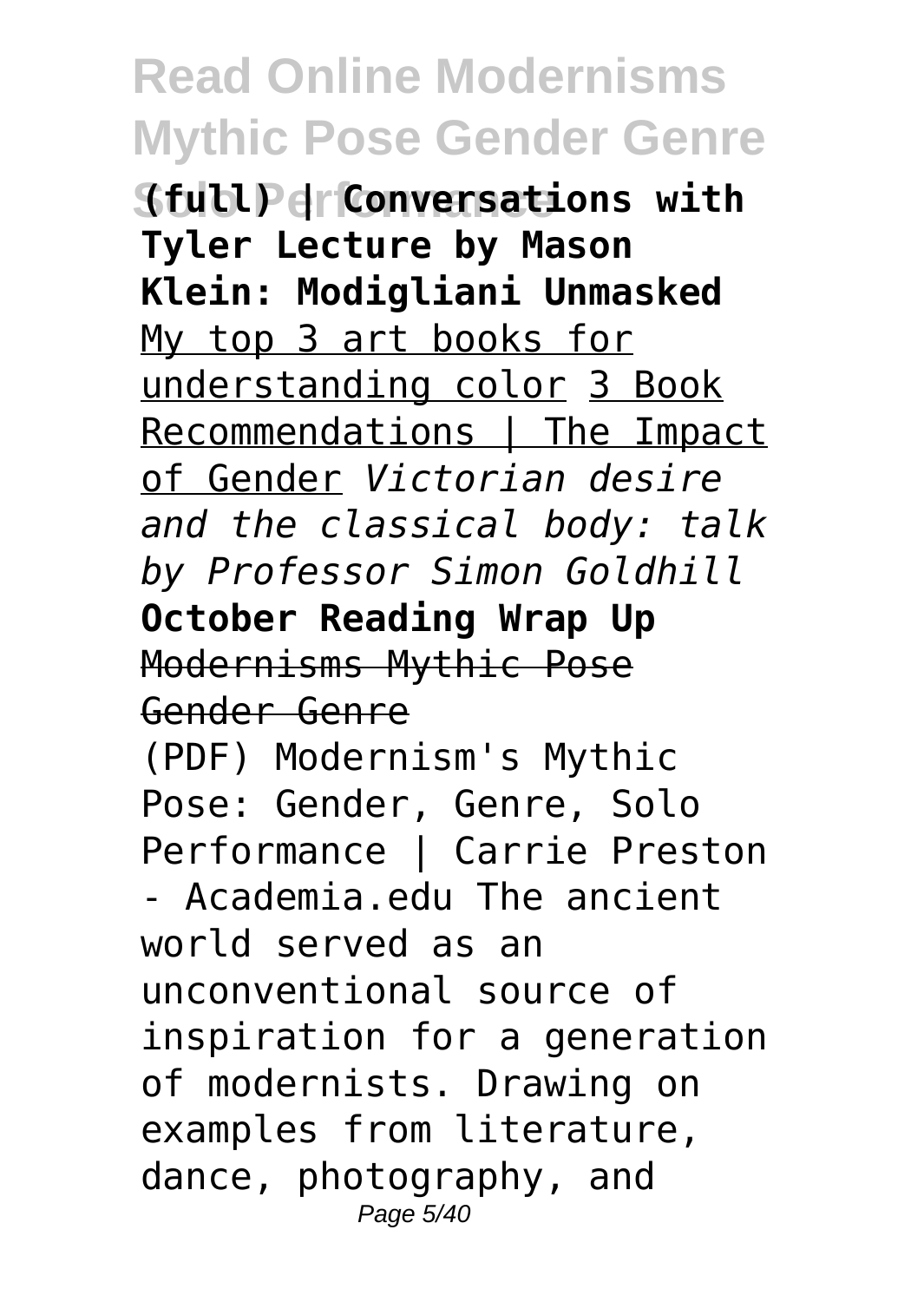**Solo Performance** film, Modernism's Mythic Pose argues that a strain of antimodern-classicism permeates

(PDF) Modernism's Mythic Pose: Gender, Genre, Solo

...

Derived from nineteenthcentury acting theorist François Delsarte and largely organized by women, Delsartism shaped modernist performances, genres, and ideas of gender. Even Ezra Pound, a famous promoter of the "new," made ancient figures speak in the "old" genre of the dramatic monologue and performed public recitations.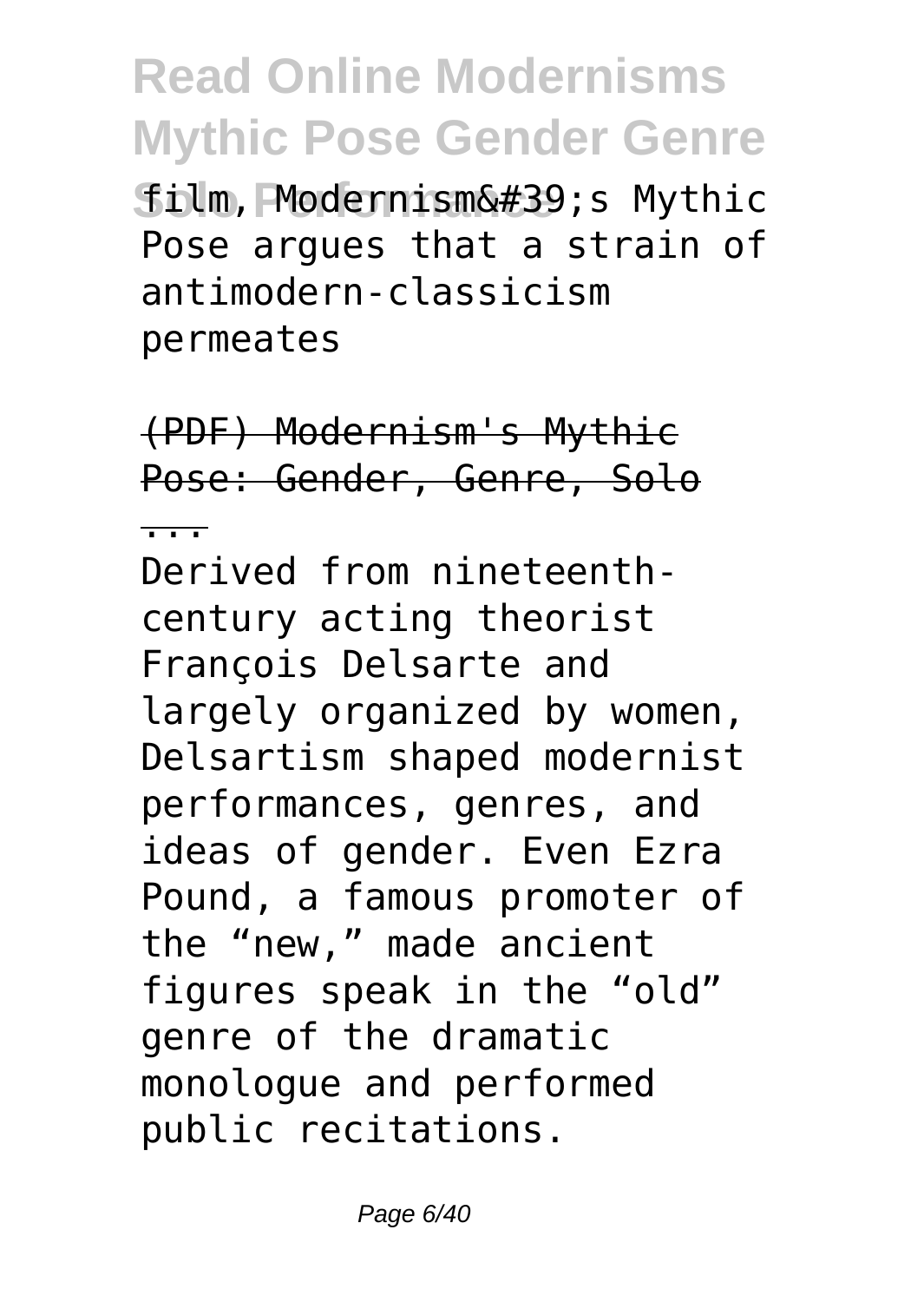**Solo Performance** Modernism's Mythic Pose: Gender, Genre, Solo Performance ... Modernism's Mythic Pose Gender, Genre, Solo Performance Carrie J. Preston Modernist Literature and Culture. First study to trace the shared history of modern dance, silent film, and poetic recitation in Delsartism

Modernism's Mythic Pose - Hardcover - Carrie J. Preston ... Modernism's Mythic Pose: Gender, Genre, Solo Performance (modernist Literature And Culture) by Carrie J. Preston / 2011 / English / PDF. Read Online Page 7/40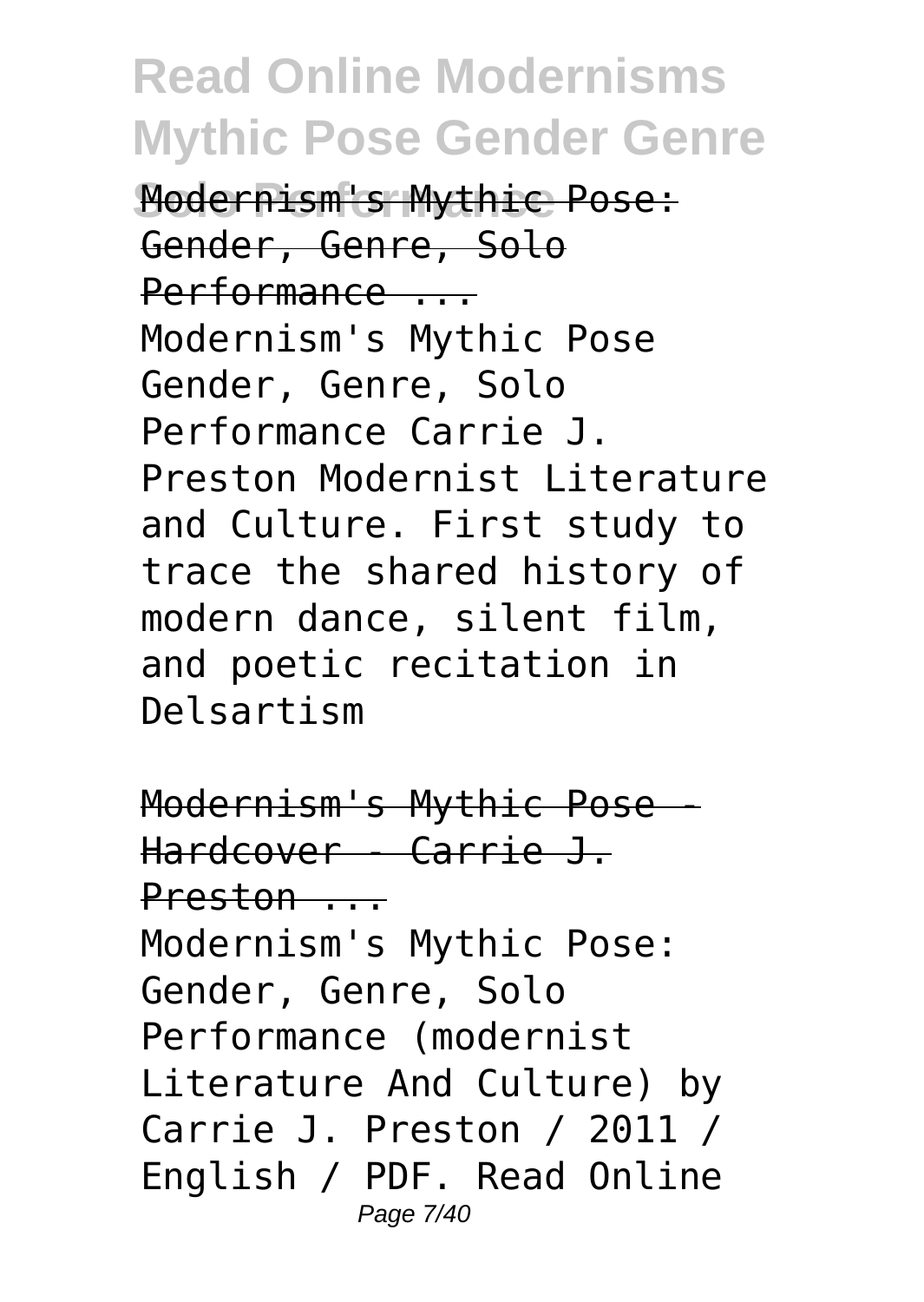**Solo Performance** 3.6 MB Download. The ancient world served as an unconventional source of inspiration for a generation of modernists. Drawing on examples from literature, dance, photography, and film,

Modernism's Mythic Pose: Gender, Genre, Solo Performance ... Modernism's Mythic Pose: Gender, Genre, Solo Performance by Carrie J. Preston / 2011 / English / PDF. Read Online 3.6 MB Download. The ancient world served as an unconventional source of inspiration for a generation of modernists. Drawing on examples from Page 8/40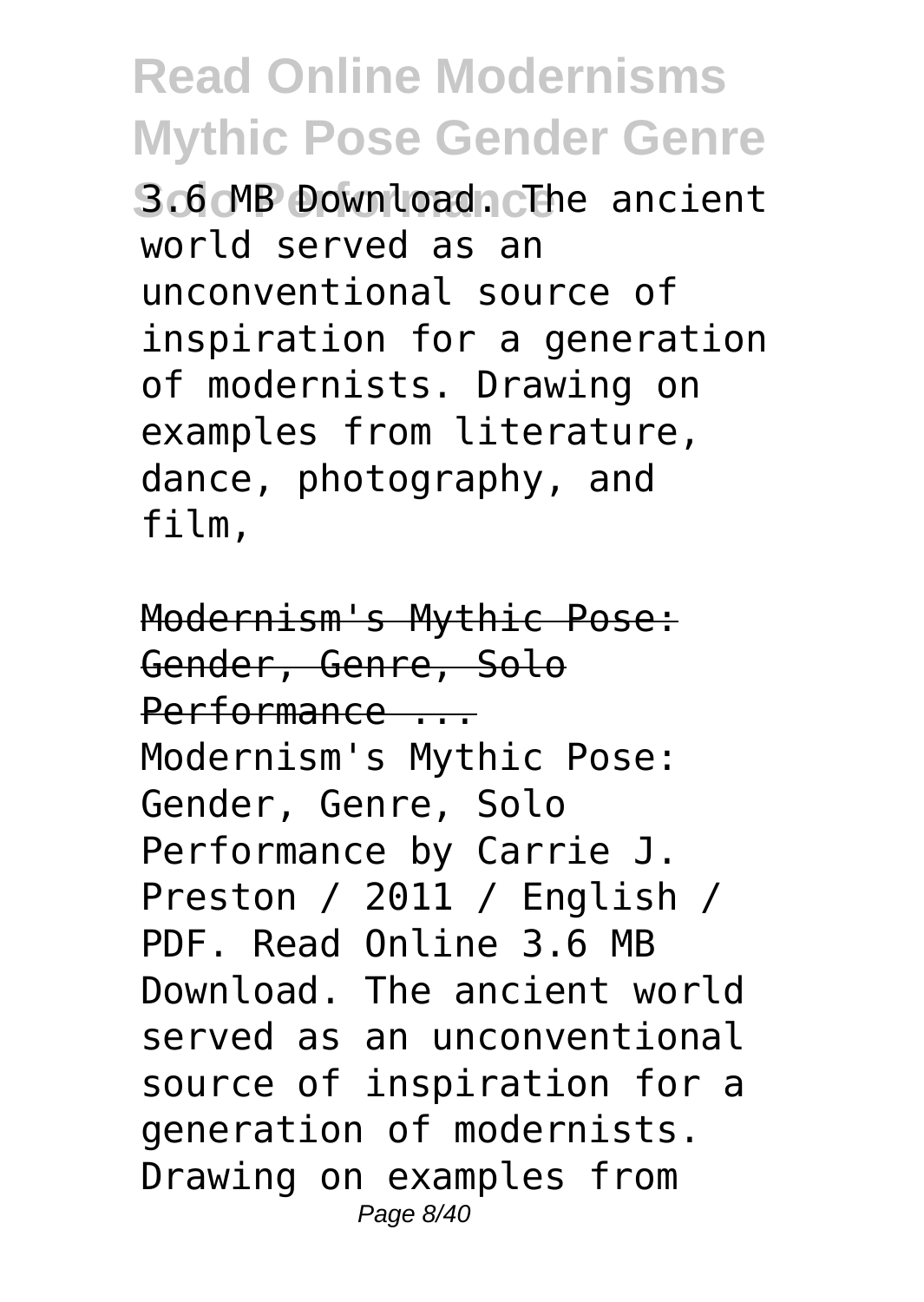Siterature, dancee photography, and film, Modernism's Mythic Pose argues that a strain of ...

Modernism's Mythic Pose: Gender, Genre, Solo Performance ... Get this from a library! Modernism's mythic pose : gender, genre, solo performance. [Carrie J Preston] -- The ancient world served as an unconventional source of inspiration for a generation of modernists. Drawing on examples from literature, dance, photography, and film, Modernism's Mythic Pose argues ...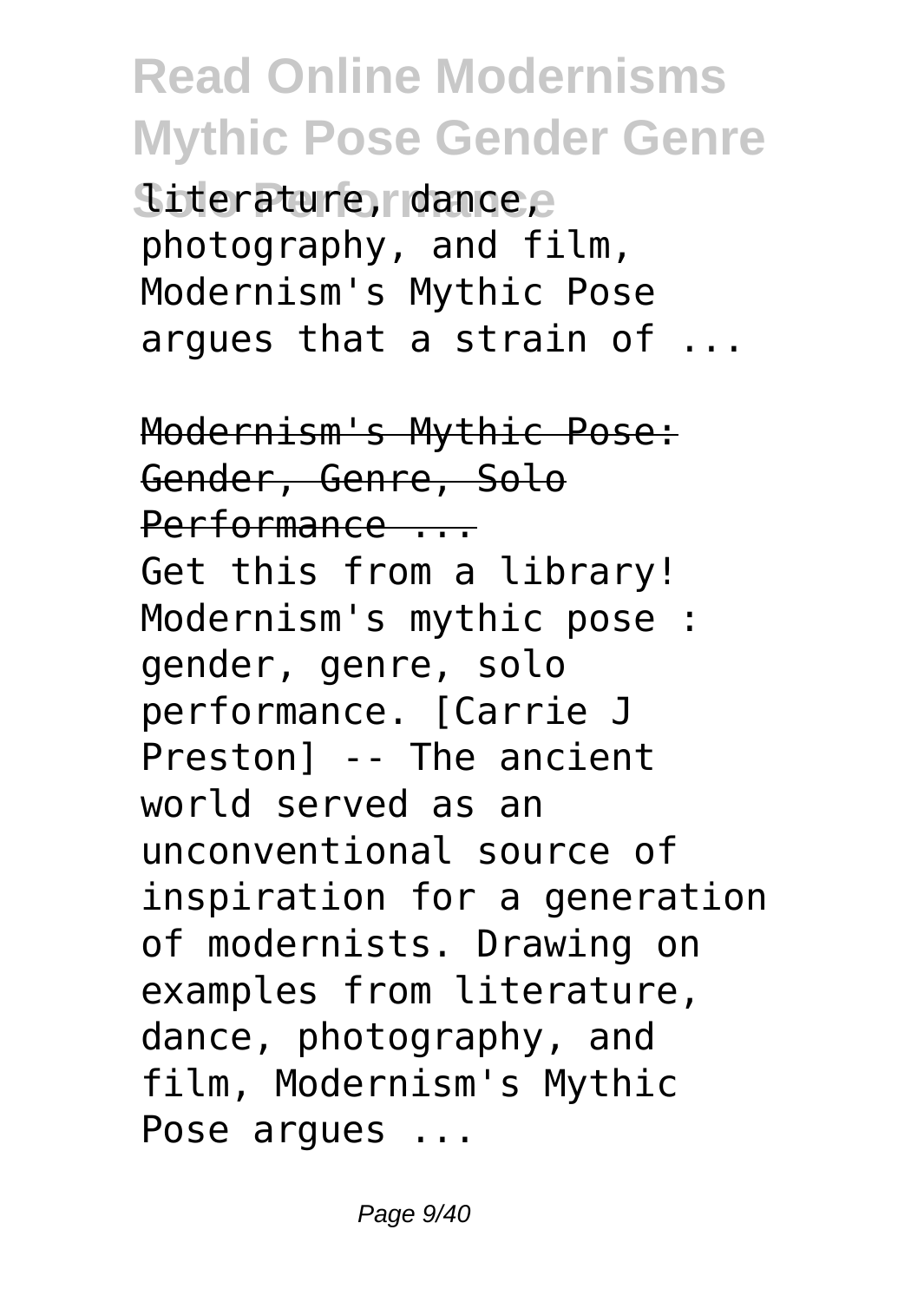**Modernism's mythic pose :** gender, genre, solo performance ... Stanford Libraries' official online search tool for books, media, journals, databases, government documents and more.

Modernism's mythic pose : gender, genre, solo performance ... The Department of English is the largest humanities department in the School of Arts and Sciences at Rutgers, The State University of New Jersey. Our faculty strives to instill students with a deep and lasting understanding of literature and literary Page 10/40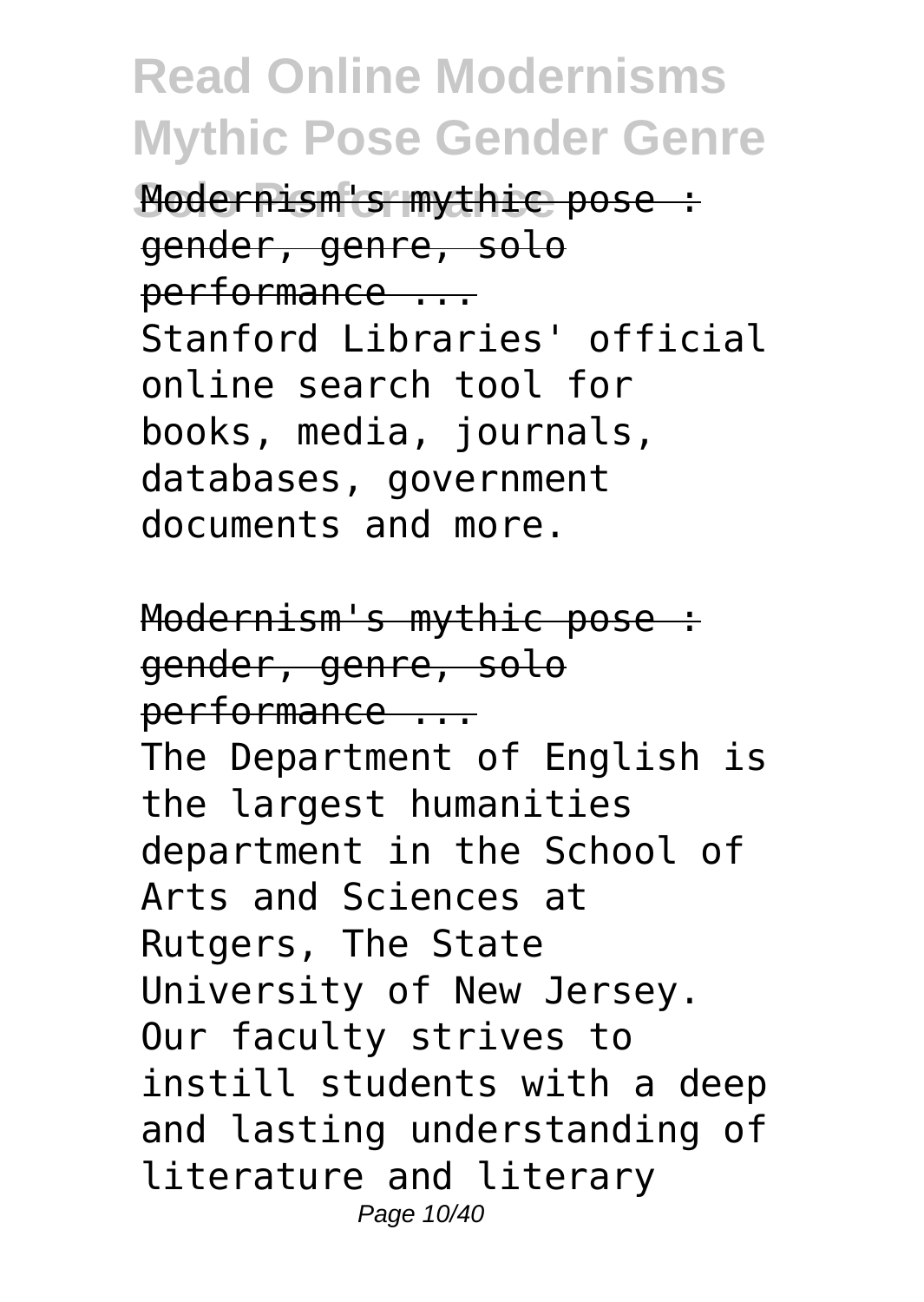**Sraditions. Each year, more** than 11,000 undergraduates receive instruction in humanistic reading and writing through our writing program.

Modernism's Mythic Pose: Gender, Genre, Solo Performance modernisms mythic pose gender genre solo performance modernist literature and culture Sep 03, 2020 Posted By Robert Ludlum Library TEXT ID b85d8210 Online PDF Ebook Epub Library modernisms mythic pose gender genre modernisms mythic pose gender genre solo performance modernist Page 11/40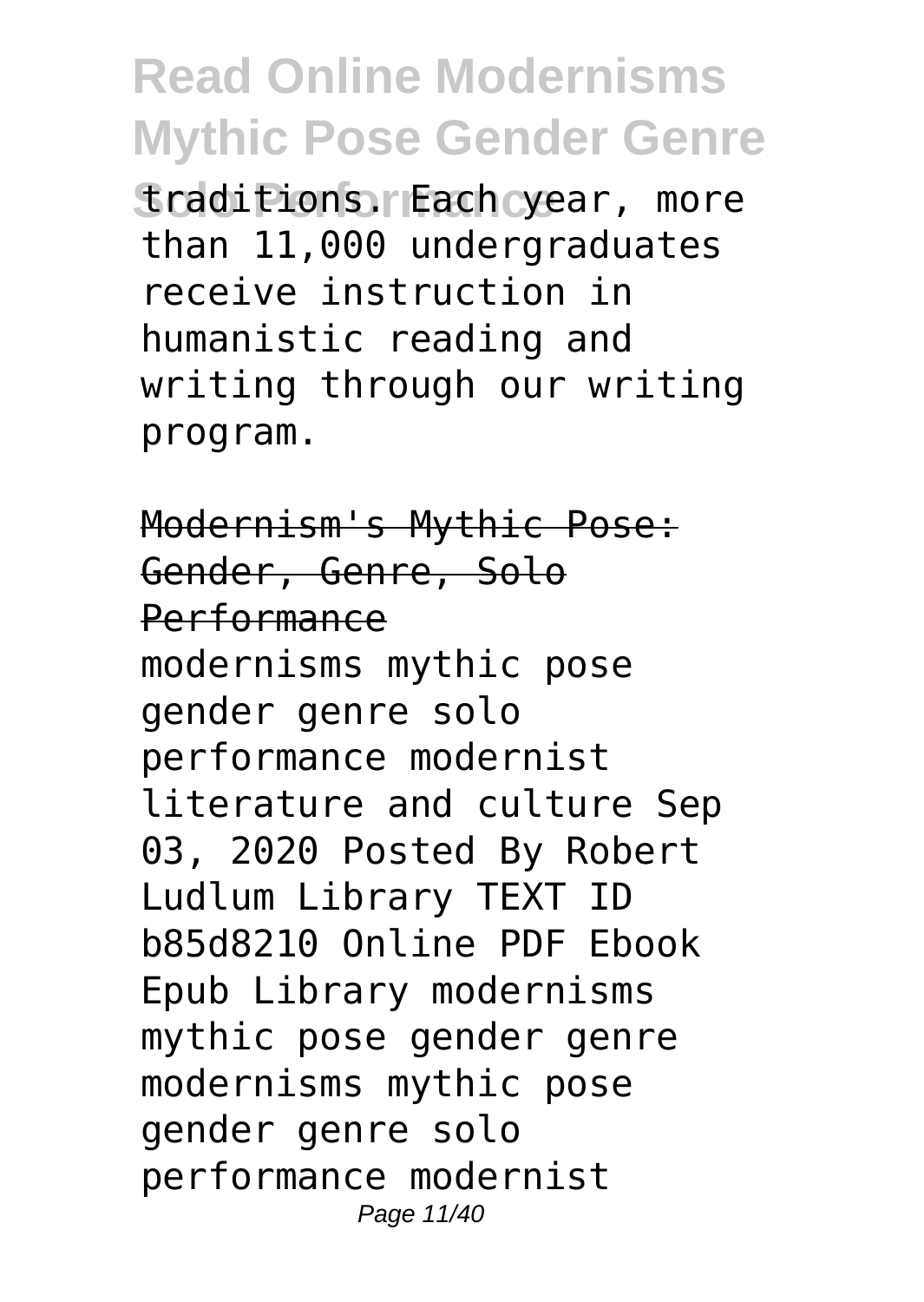**Siterature and culture 1st** edition by carrie j preston author visit

Modernisms Mythic Pose Gender Genre Solo Performance ... Sep 01, 2020 modernisms mythic pose gender genre solo performance modernist literature and culture Posted By David BaldacciLibrary TEXT ID b85d8210 Online PDF Ebook Epub Library of inspiration for a generation of modernists drawing on examples from literature dance photography and film modernisms mythic pose argues that a strain of antimodern Page 12/40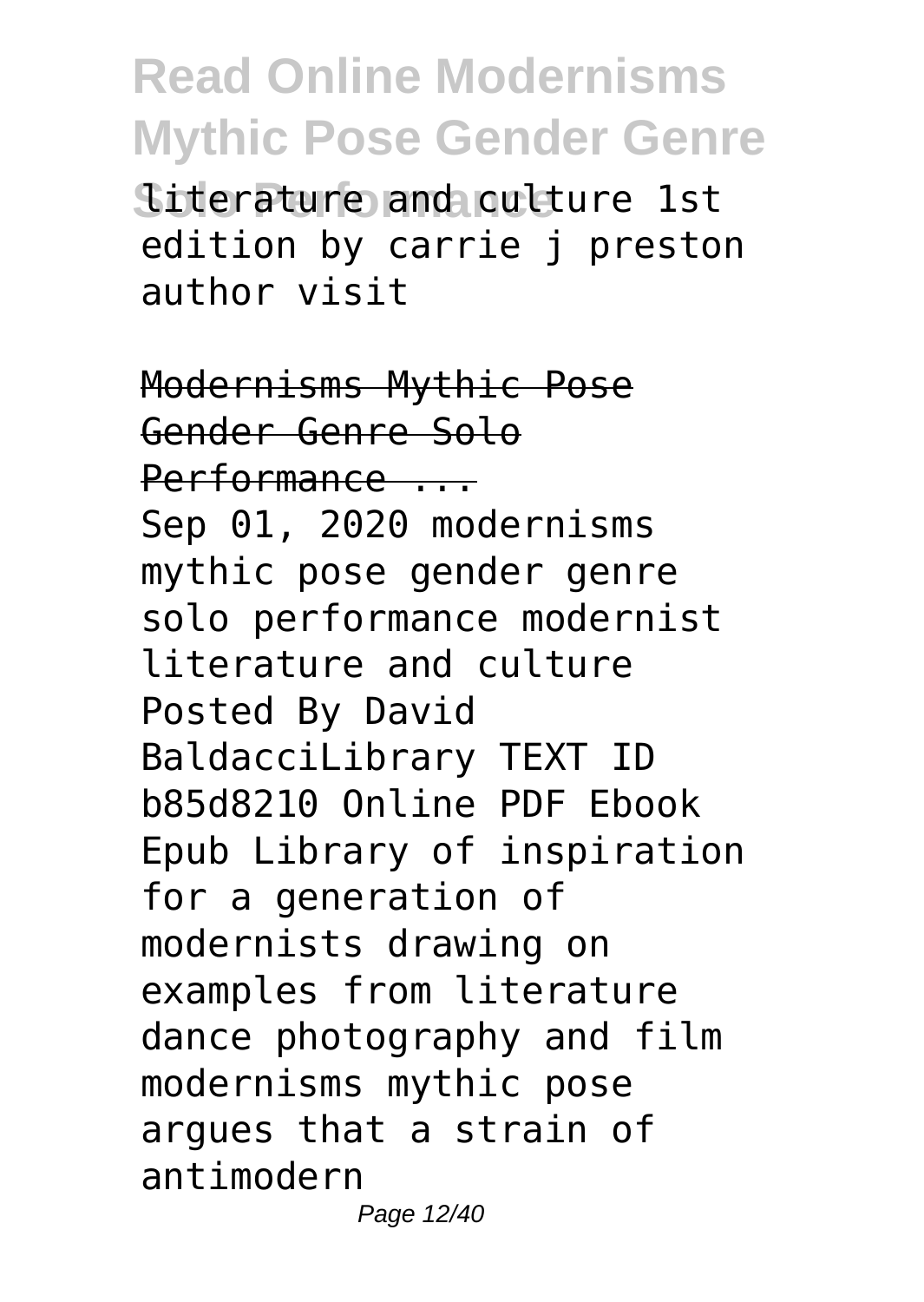**Read Online Modernisms Mythic Pose Gender Genre Solo Performance** modernisms mythic pose gender genre solo performance ...

"Lucidly written and solidly argued, Modernism's Mythic Pose excavates a fascinating classicist-antimodernist genealogy of modernism. Preston's impressive historical research interrupts the standard gendered dichotomy of antimodernism and avantgardism and makes an important contribution to reconceiving transatlantic modernism."

Amazon.com: Modernism's Mythic Pose: Gender, Genre,  $Solo...$ Page 13/40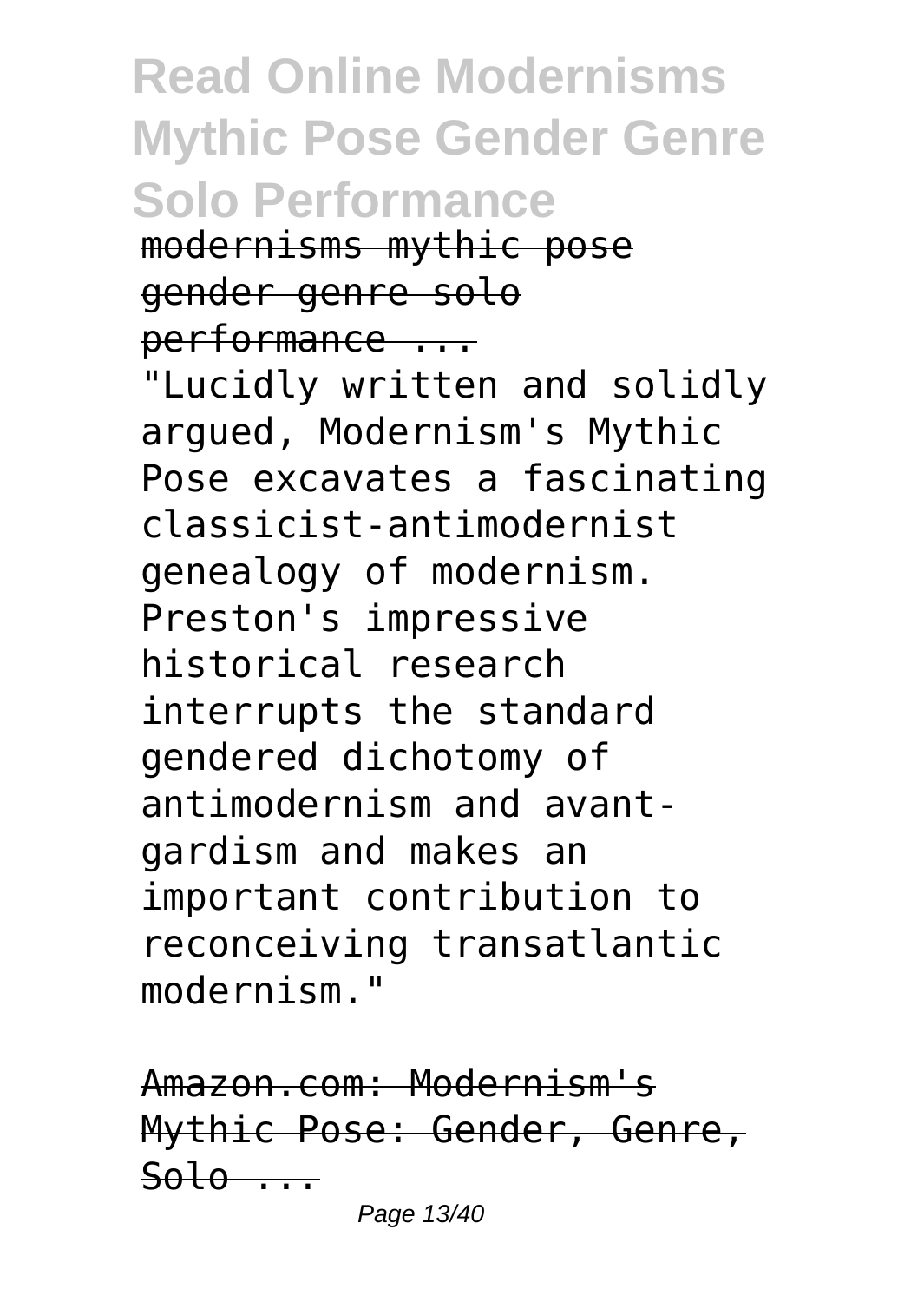**Serisand und verkauf duch** amazon modernisms mythic pose gender genre solo performance modernist literature and culture by carrie j preston 2011 09 05 on modernisms mythic pose gender genre solo performance was released in oxford university presss modernist literature and culture series in 2011 and received the de la torre bueno prize in dance studies the book examines modernist solos in modern dance film and poetic recitation and the subjectivities they construct culminating in case studies ...

Modernisms Mythic Pose Page 14/40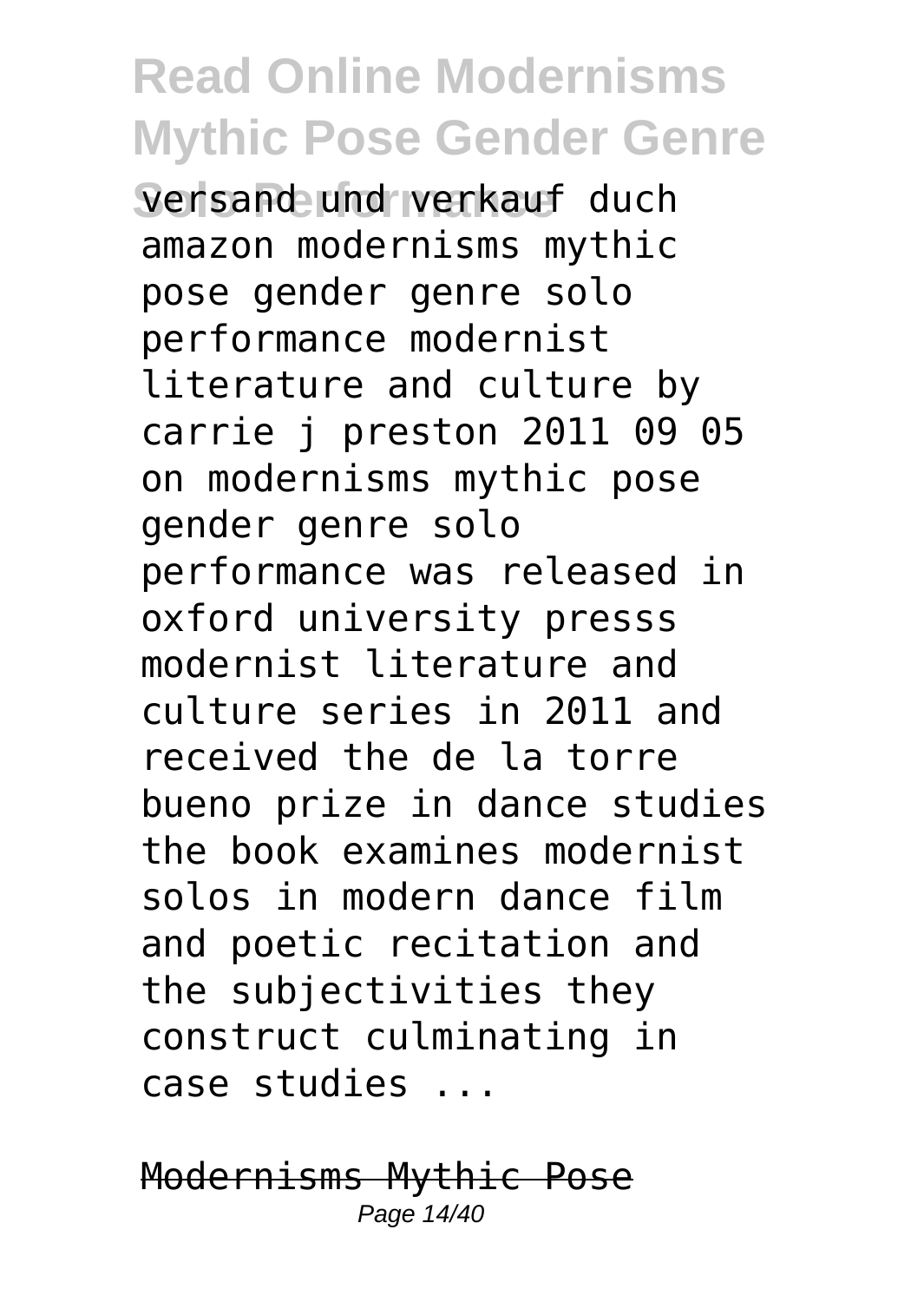**Gender Genre Soloe** Performance ... Kindly say, the modernisms mythic pose gender genre solo performance is universally compatible with any devices to read Modernism's Mythic Pose-Carrie J. Preston 2014-07-10 Winner of the de la Torre Bueno prize, Society of Dance History Scholars. The ancient world served as an unconventional source of inspiration for a generation of modernists ...

Modernisms Mythic Pose Gender Genre Solo Performance ... Hello, Sign in. Account & Lists Account Returns & Page 15/40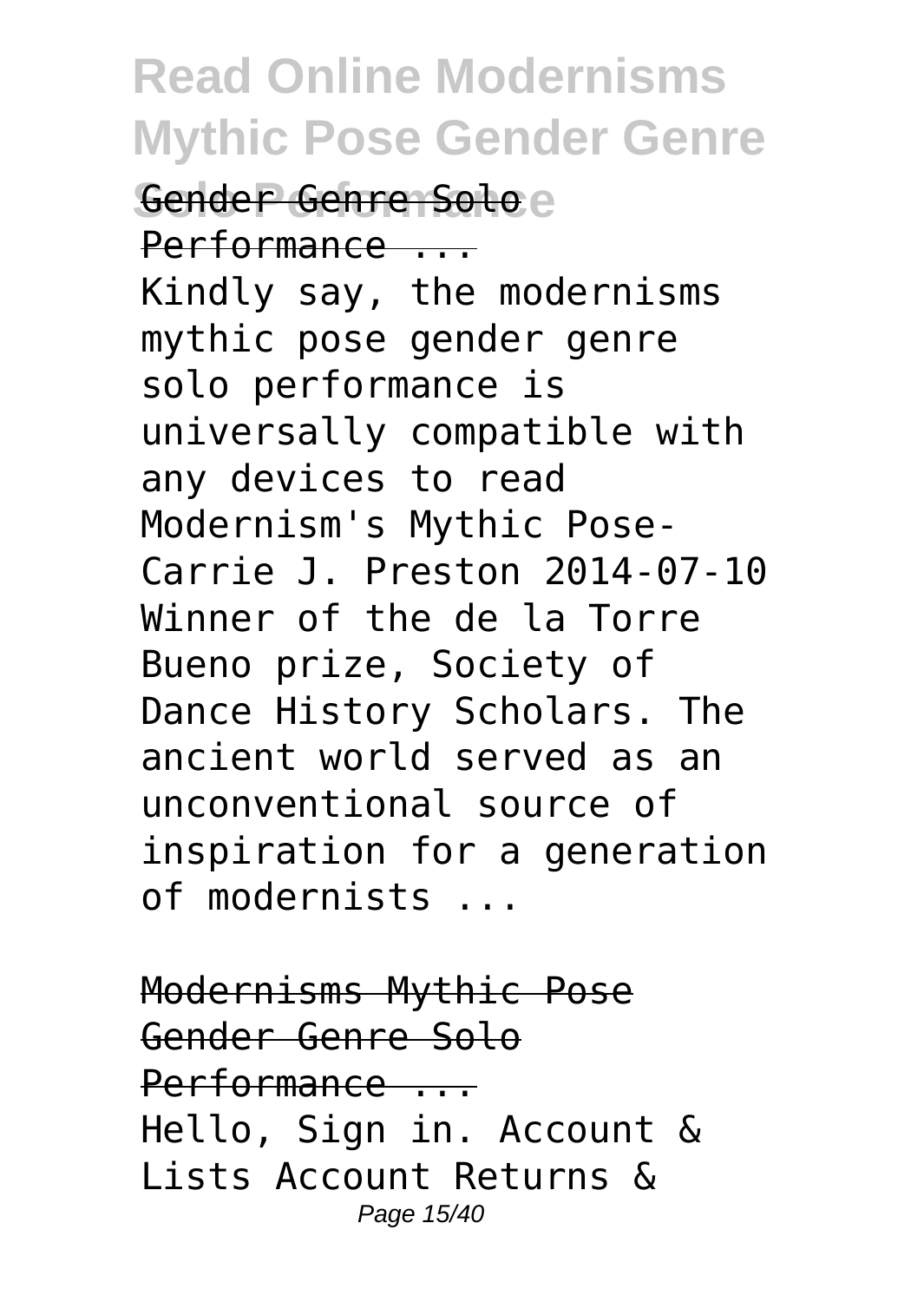**Read Online Modernisms Mythic Pose Gender Genre** *<u>Orders</u>* effrormance

Modernism's Mythic Pose: Gender, Genre, Solo Performance ... Modernism's Mythic Pose recovers the tradition of Delsartism, a popular international movement that promoted bodily and vocal solo performances, particularly for women. This strain of classicalantimodernism shaped dance, film, and poetics.

Modernism's mythic pose : gender, genre, solo performance ... The Hardcover of the Modernism's Mythic Pose: Gender, Genre, Solo Page 16/40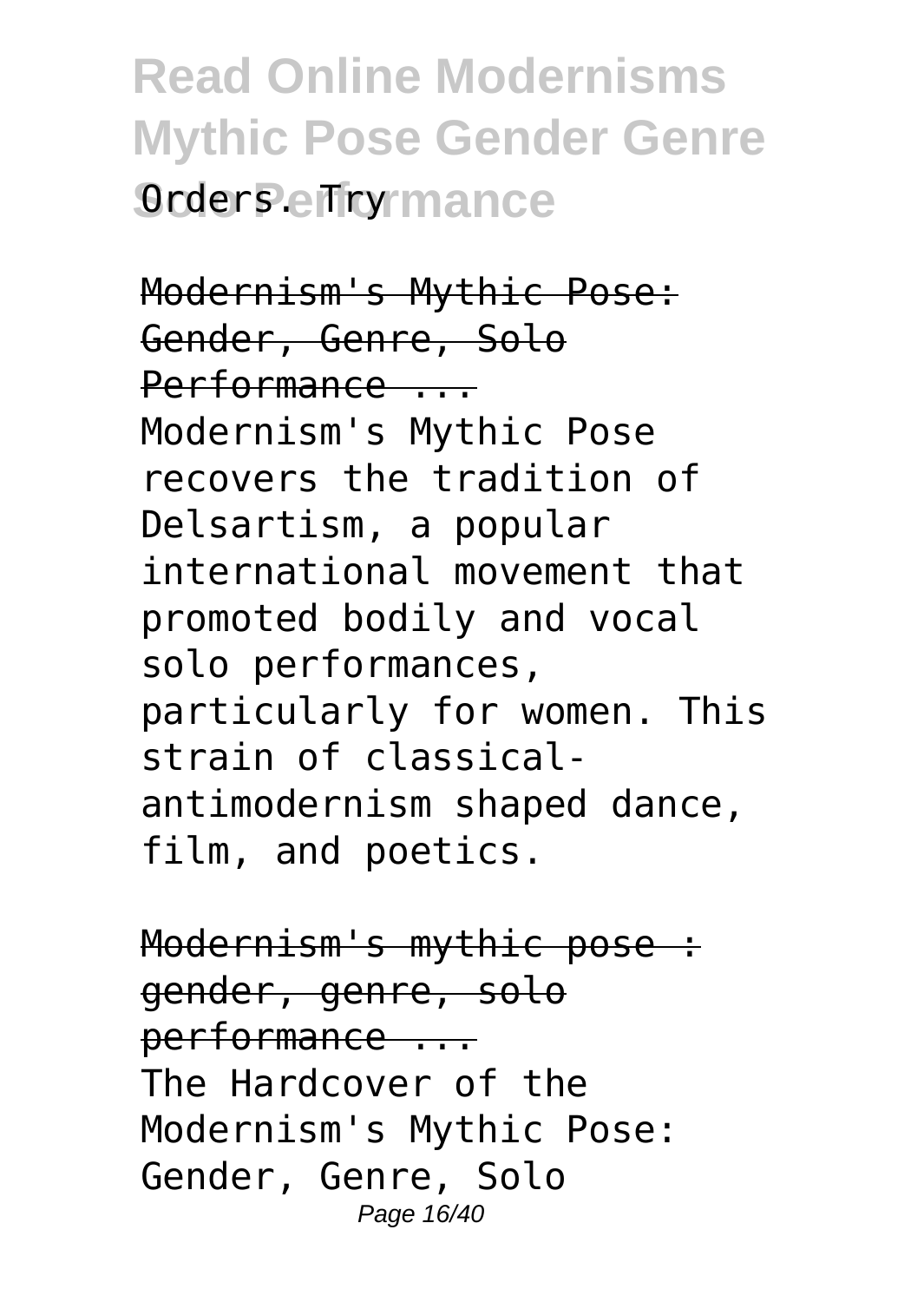**Solo Performance** Performance by Carrie J. Preston at Barnes & Noble. FREE Shipping on \$35 or more! Due to COVID-19, orders may be delayed.

Modernism's Mythic Pose: Gender, Genre, Solo Performance ... Buy Modernism's Mythic Pose: Gender, Genre, Solo Performance (Modernist Literature and Culture) from Kogan.com. Winner of the de la Torre Bueno prize, Society of Dance History Scholars The ancient world served as an unconventional source of inspiration for a generation of modernists. Drawing on examples from literature, dance, Page 17/40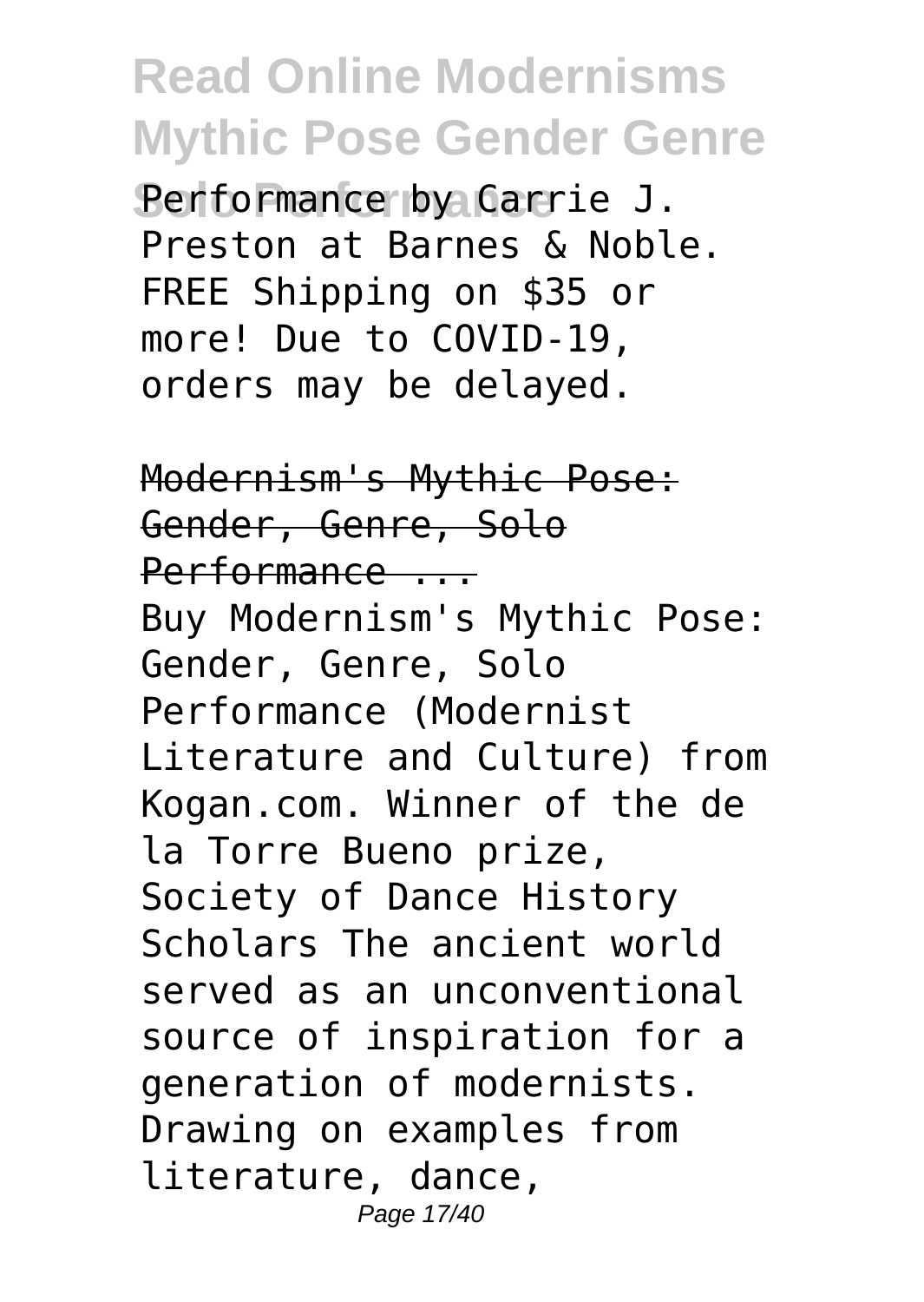photography, mand cfilm, Modernism's Mythic Pose argues that a ...

Modernism's Mythic Pose: Gender, Genre, Solo Performance ... Modernism's Mythic Pose: Gender, Genre, Solo Performance: Preston, Carrie J: Amazon.com.au: Books

Modernism's Mythic Pose: Gender, Genre, Solo Performance ... Køb Modernism's Mythic Pose af Carrie J. Preston som ebog på engelsk til markedets laveste pris og få den straks på mail. The ancient world served as an unconventional source of Page 18/40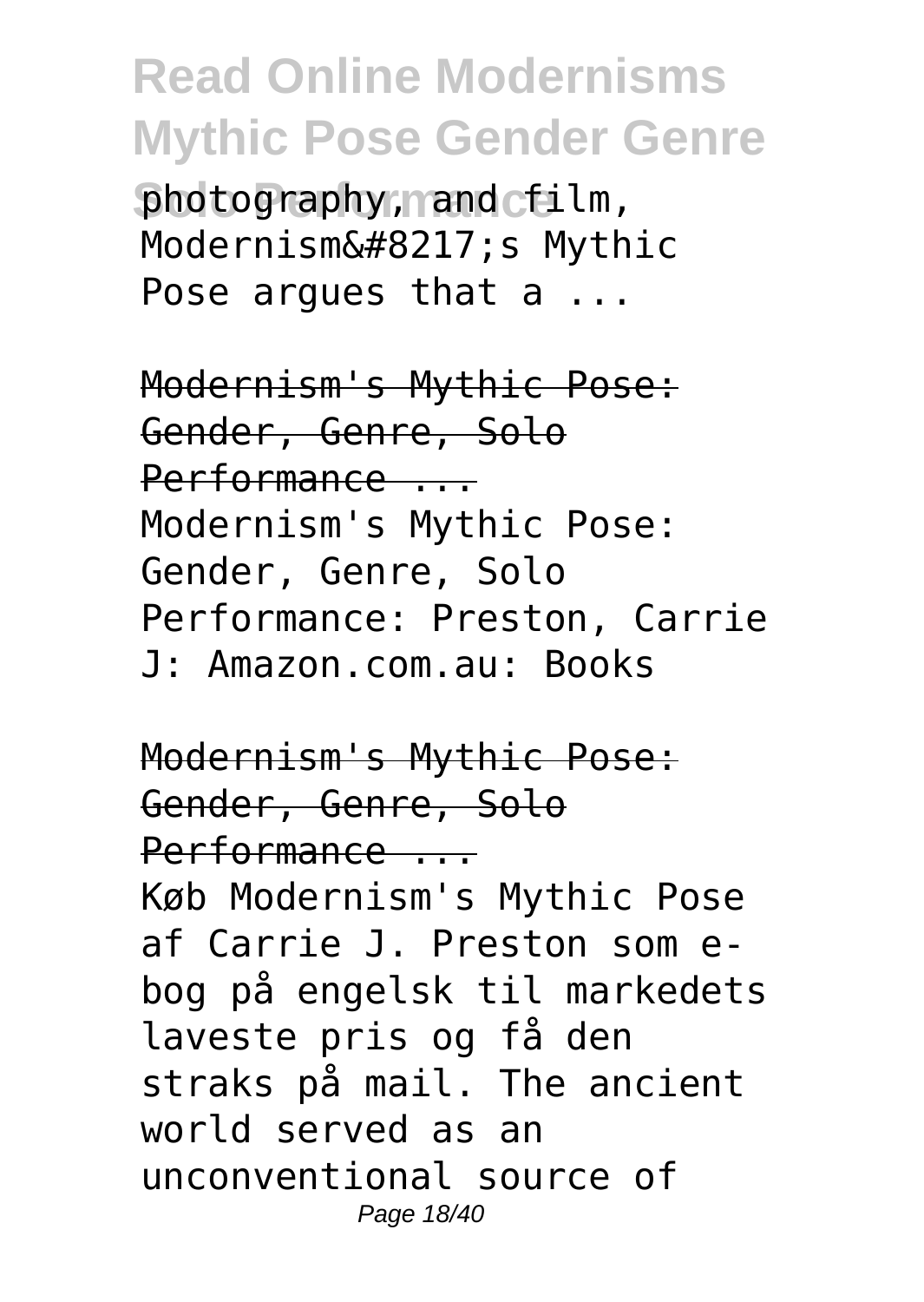**Read Online Modernisms Mythic Pose Gender Genre Snspiration forma generation** of modernists. ..

Winner of the de la Torre Bueno prize, Society of Dance History Scholars. The ancient world served as an unconventional source of inspiration for a generation of modernists. Drawing on examples from literature, dance, photography, and film, Modernism's Mythic Pose argues that a strain of antimodern-classicism permeates modernist celebrations of novelty, shock, and technology. The touchstone of Preston's study is Delsartism - the Page 19/40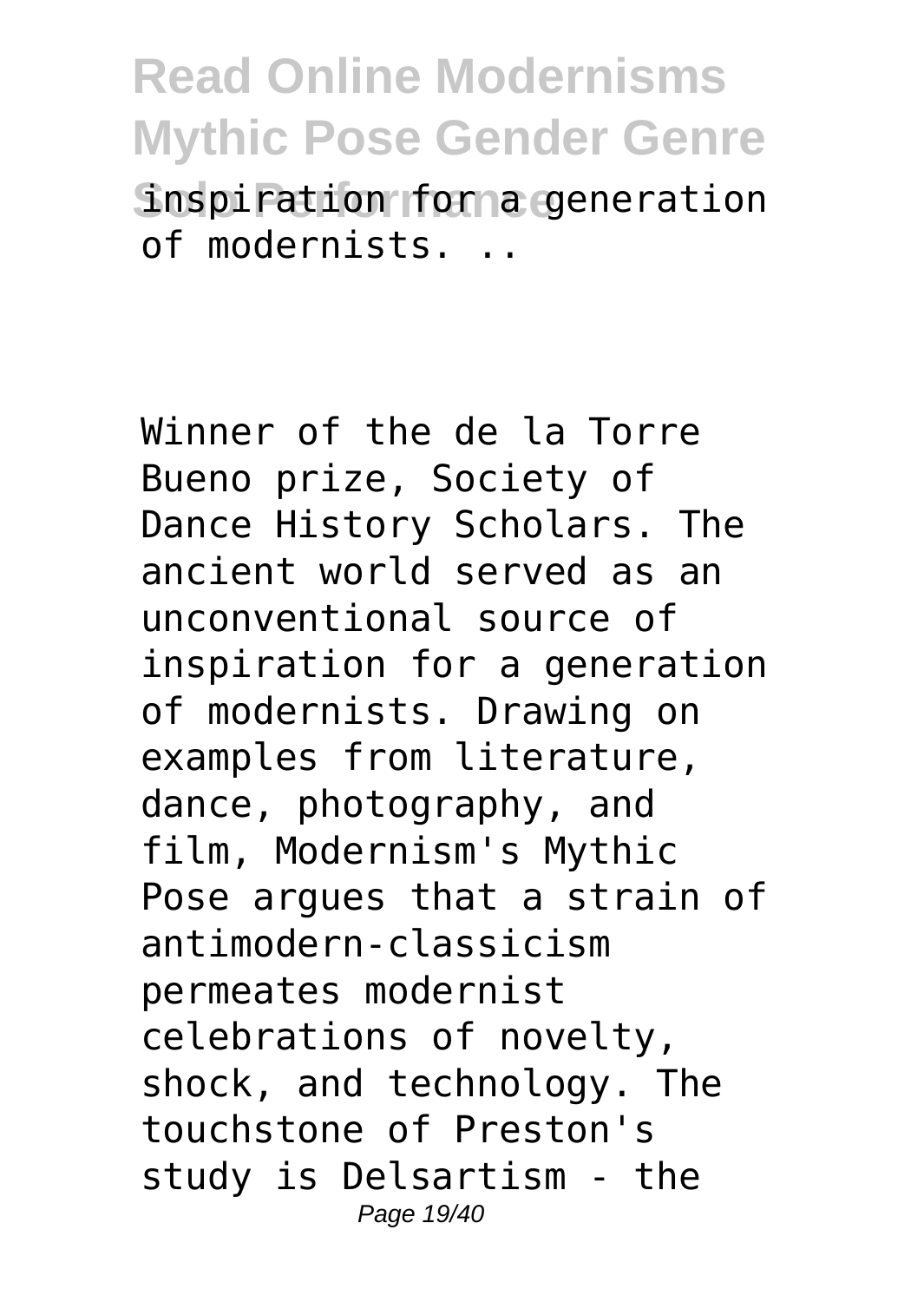**popular transnational** movement which promoted mythic statue - posing, poetic recitation, and other hybrid solo performances for health and spiritual development. Derived from nineteenth-century acting theorist Francois Delsarte and largely organized by women, Delsartism shaped modernist performances, genres, and ideas of gender. Even Ezra Pound, a famous promoter of the new," made ancient figures speak in the "old" genre of the dramatic monologue and performed public recitations. Recovering precedents in nineteenth-century popular entertainmentsand Page 20/40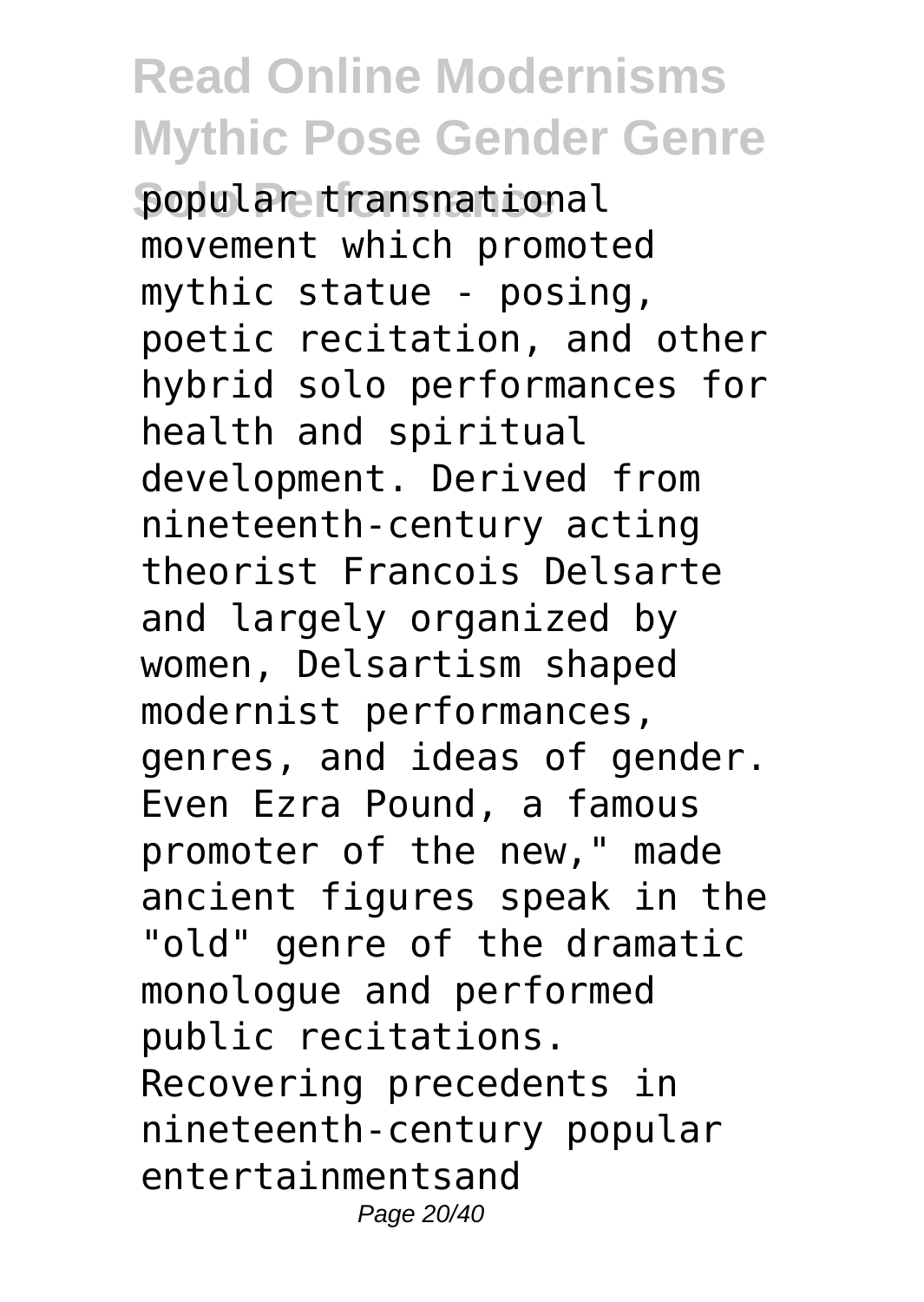**Solo Performance** Delsartism's hybrid performances, this book considers the canonical modernists Pound and T. S. Eliot, lesser-known poets like Charlotte Mew, the Russian filmmaker Lev Kuleshov, Isadora Duncan the international dance star, and H.D. as poet and film actor. Preston's interdisciplinary engagement with performance, poetics, modern dance, and silent film demonstrates that studies of modernism often overemphasize breaks with the past. Modernism also posed myth in an ambivalent relationship tomodernity, a halt in the march of progress that could function Page 21/40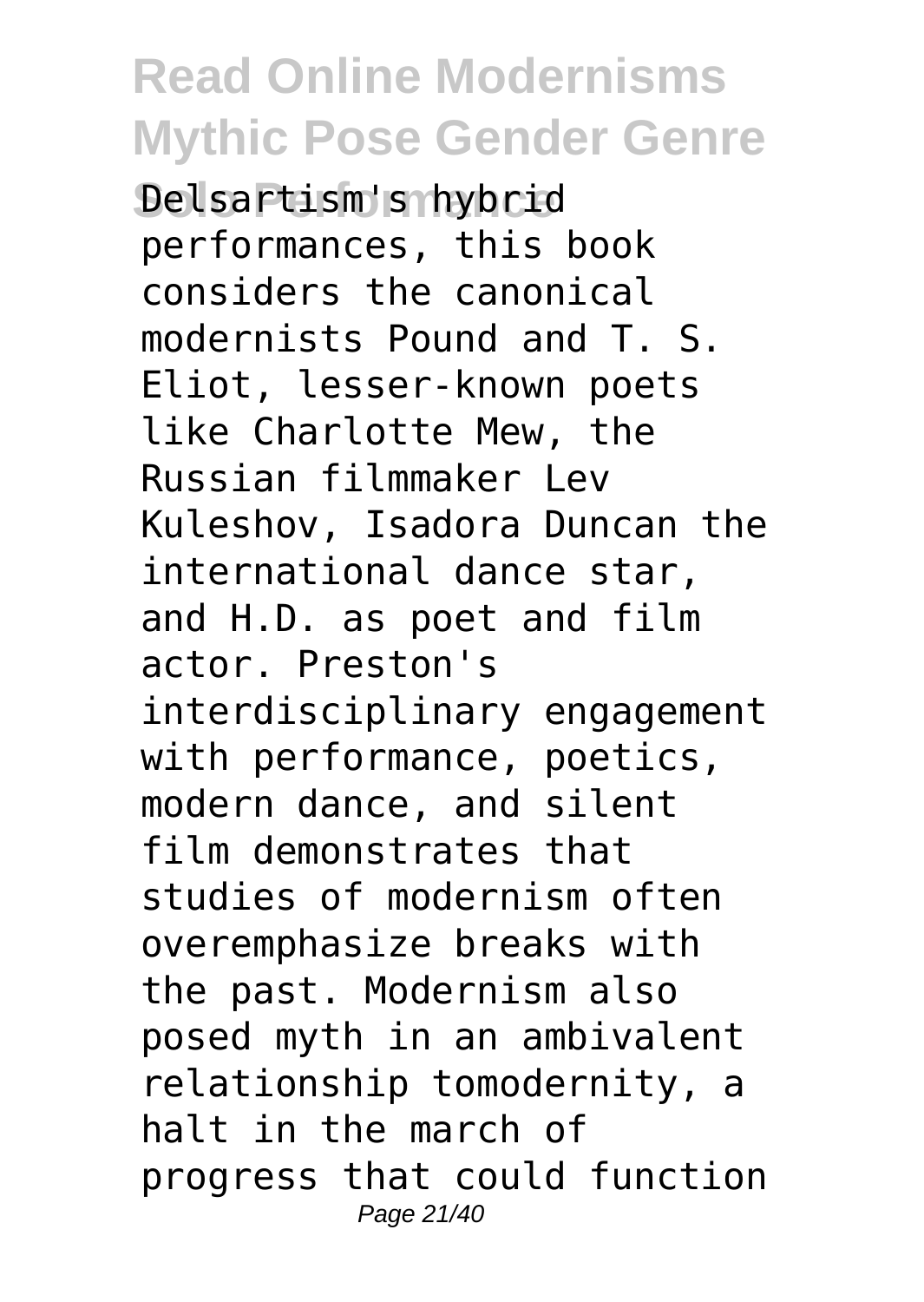**Solo Performance** as escapism, skeptical critique, or a figure for the death of gods and civilizations."

The ancient world served as an unconventional source of inspiration for a generation of modernists. Drawing on examples from literature, dance, photography, and film, this book argues that a strain of antimodernclassicism permeates modernist celebrations of novelty, shock, and technology. The touchstone of this study is Delsartism - the popular transnational movement which promoted mythic statue-posing, poetic recitation, and other hybrid Page 22/40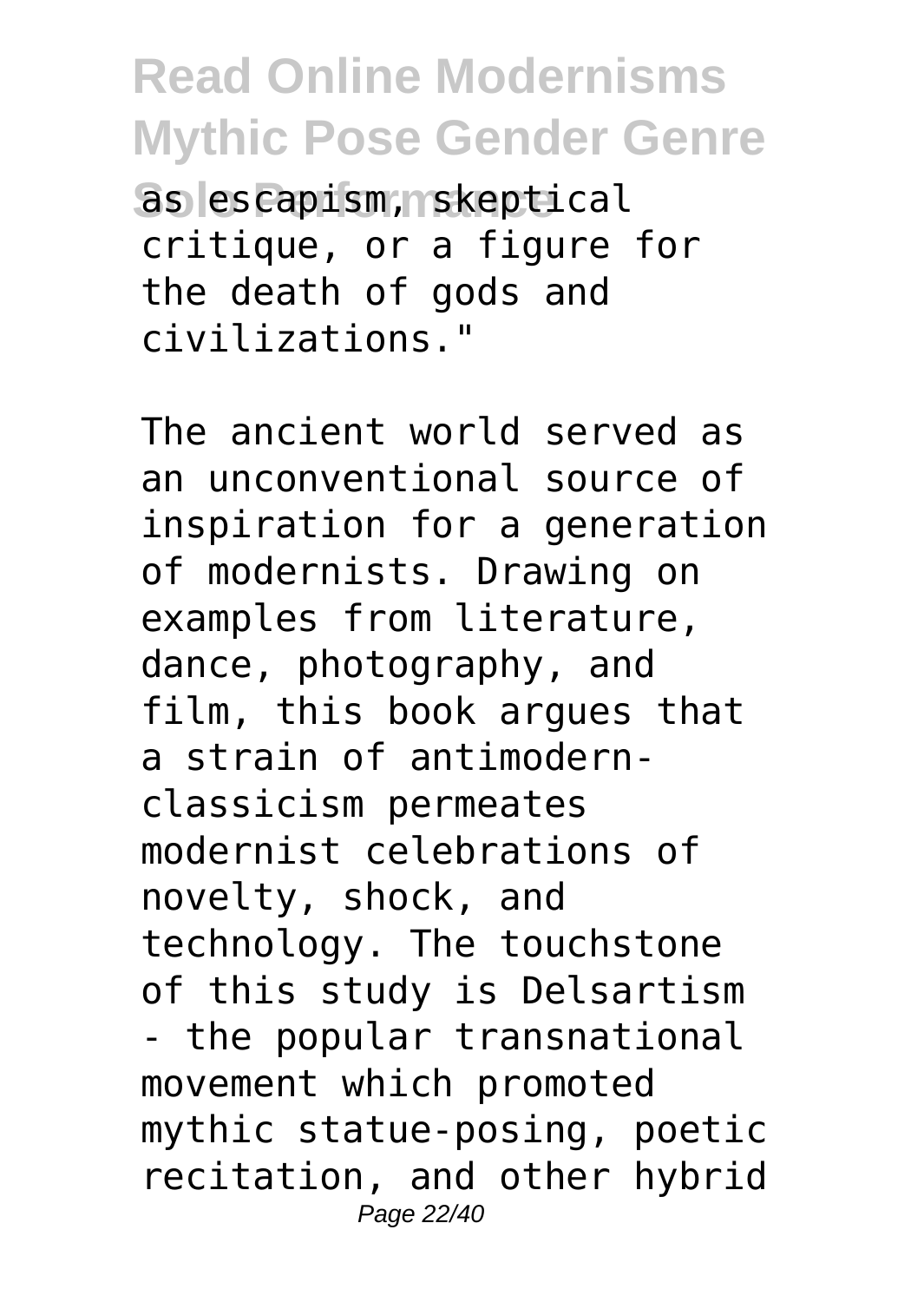Solo performances for health and spiritual development. Delsartism shaped modernist performances, genres, and ideas of gender

In this inventive mix of criticism, scholarship, and personal reflection, Carrie J. Preston explores the nature of cross-cultural teaching, learning, and performance. Throughout the twentieth century, Japanese noh was a major creative catalyst for American and European writers, dancers, and composers. The noh theater's stylized choreography, poetic chant, spectacular costumes and masks, and engagement with Page 23/40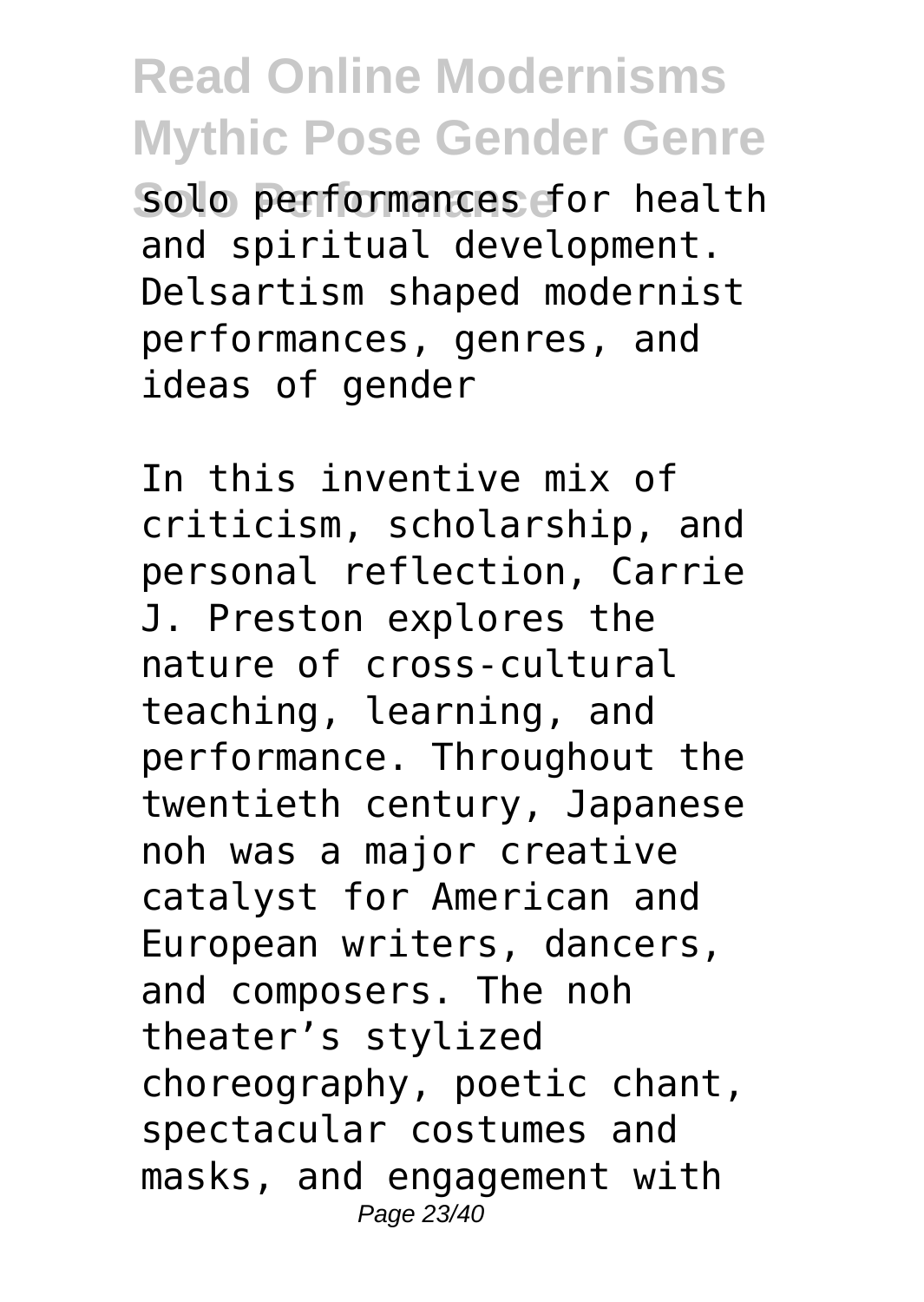**Solo Performance** history inspired Western artists as they reimagined new approaches to tradition and form. In Learning to Kneel, Preston locates noh's important influence on such canonical figures as Pound, Yeats, Brecht, Britten, and Beckett. These writers learned about noh from an international cast of collaborators, and Preston traces the ways in which Japanese and Western artists influenced one another. Preston's critical work was profoundly shaped by her own training in noh performance technique under a professional actor in Tokyo, who taught her to kneel, bow, chant, and submit to Page 24/40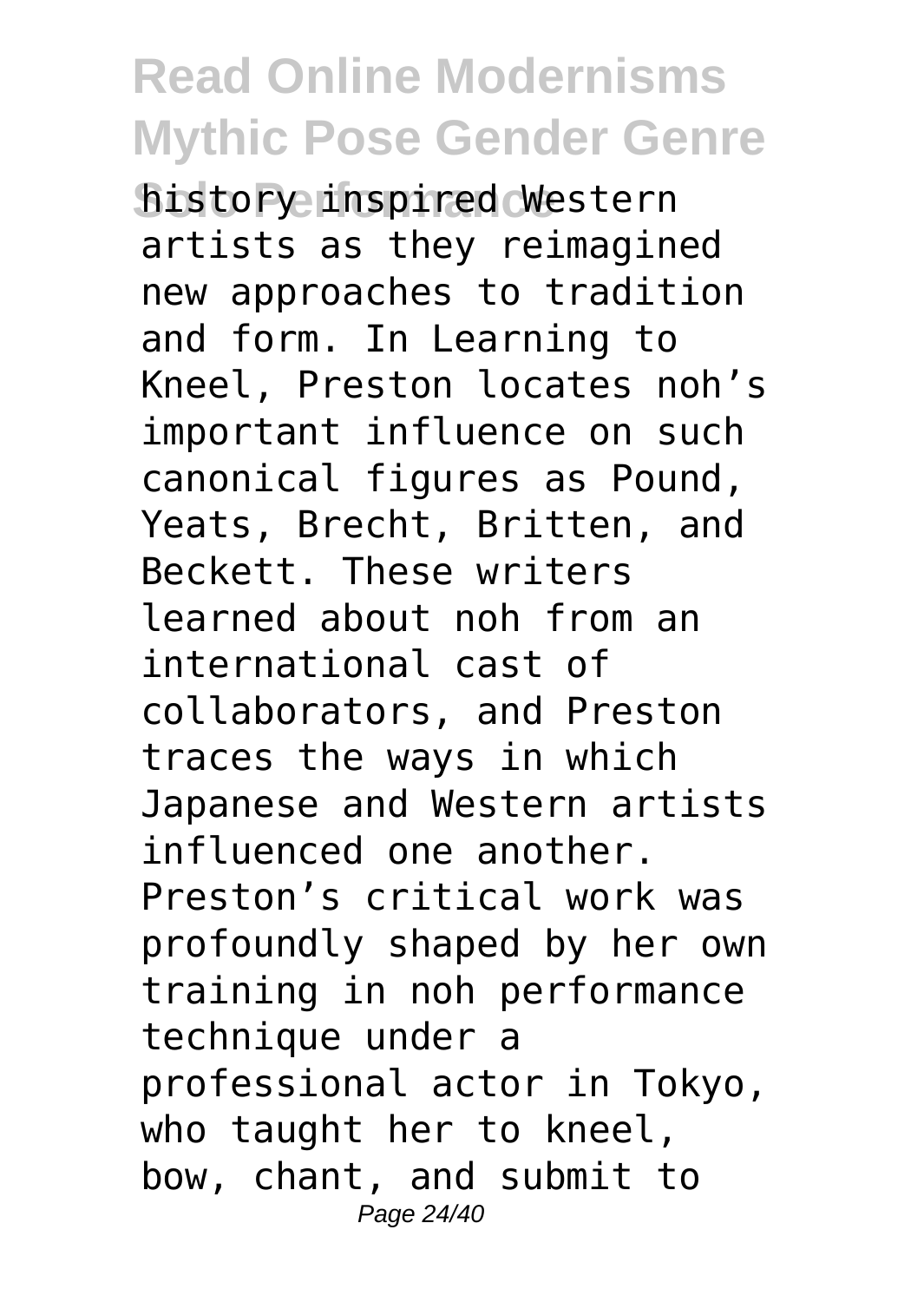**She cteachings of ca.** conservative tradition. This encounter challenged Preston's assumptions about effective teaching, particularly her inclinations to emphasize Western ideas of innovation and subversion and to overlook the complex ranges of agency experienced by teachers and students. It also inspired new perspectives regarding the generative relationship between Western writers and Japanese performers. Pound, Yeats, Brecht, and others are often criticized for their orientalist tendencies and misappropriation of noh, but Preston's analysis and Page 25/40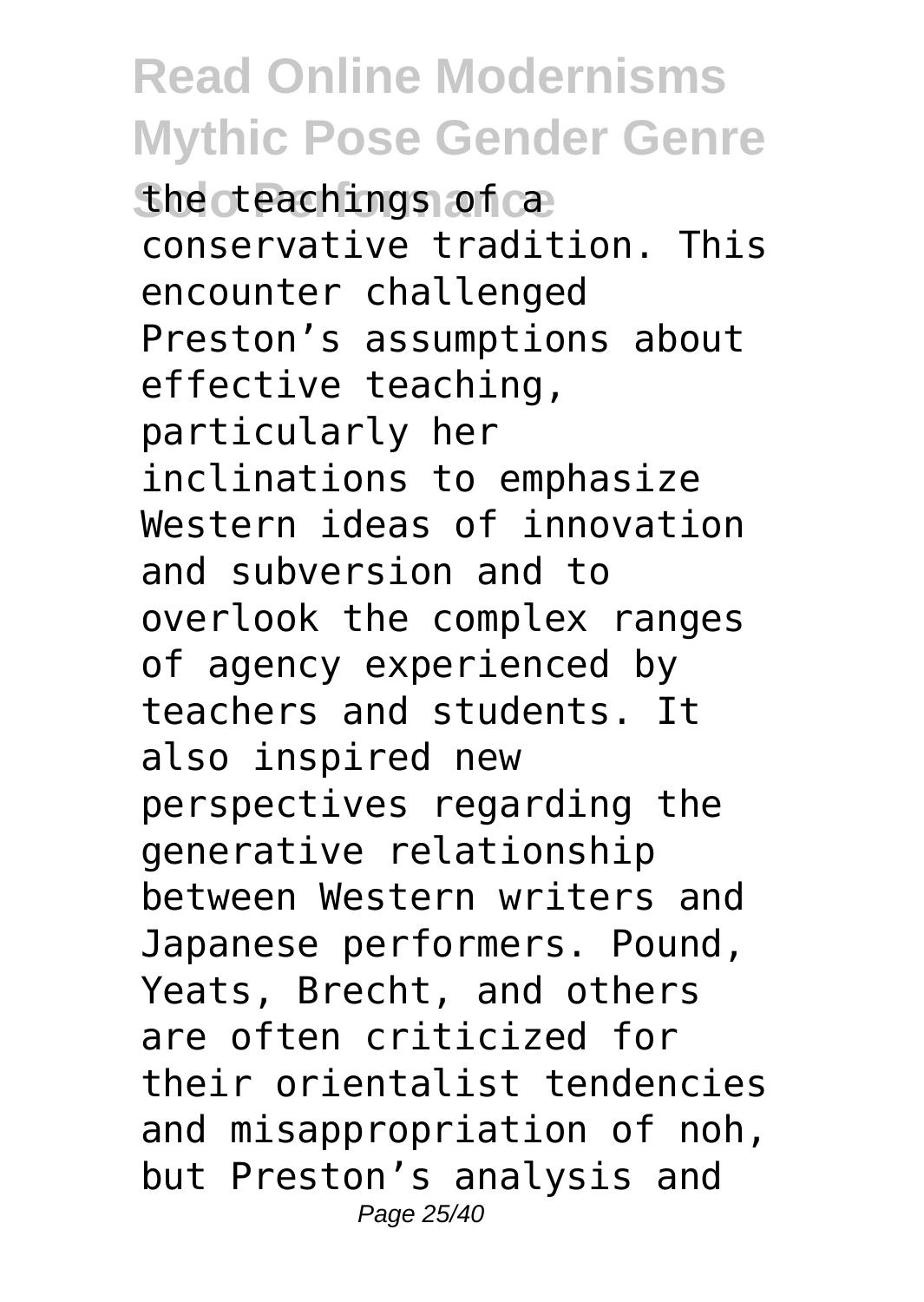**Read Online Modernisms Mythic Pose Gender Genre Sherio Purney refilect a more** nuanced understanding of cultural exchange.

Social dance was ubiquitous in interwar Britain. The social mingling and expression made possible through non-theatrical participatory dancing in couples and groups inspired heated commentary, both vociferous and subtle. By drawing attention to the ways social dance accrued meaning in interwar Britain, Rishona Zimring redefines and brings needed attention to a phenomenon that has been overshadowed by other developments in the history of dance. Social dance, Page 26/40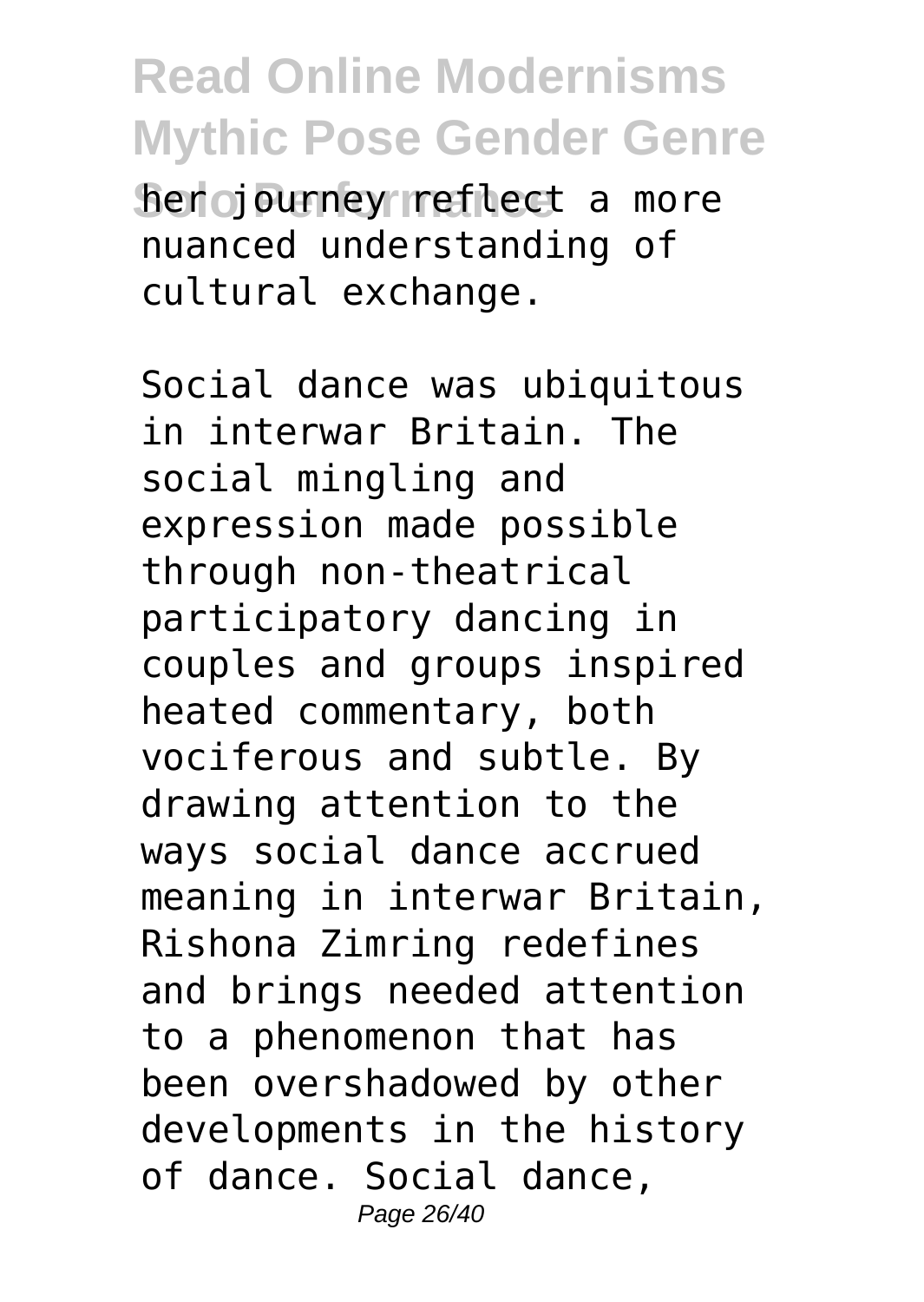**Zimring argues, nhaunted the** interwar imagination, as illustrated in trends such as folk revivalism and the rise of therapeutic dance education. She brings to light the powerful figurative importance of popular music and dance both in the aftermath of war, and during Britain's entrance into cosmopolitan modernity and the modernization of gender relations. Analyzing paintings, films, memoirs, a ballet production, and archival documents, in addition to writings by Virginia Woolf, D.H. Lawrence, Katherine Mansfield, Vivienne Eliot, and T.S. Eliot, to name just Page 27/40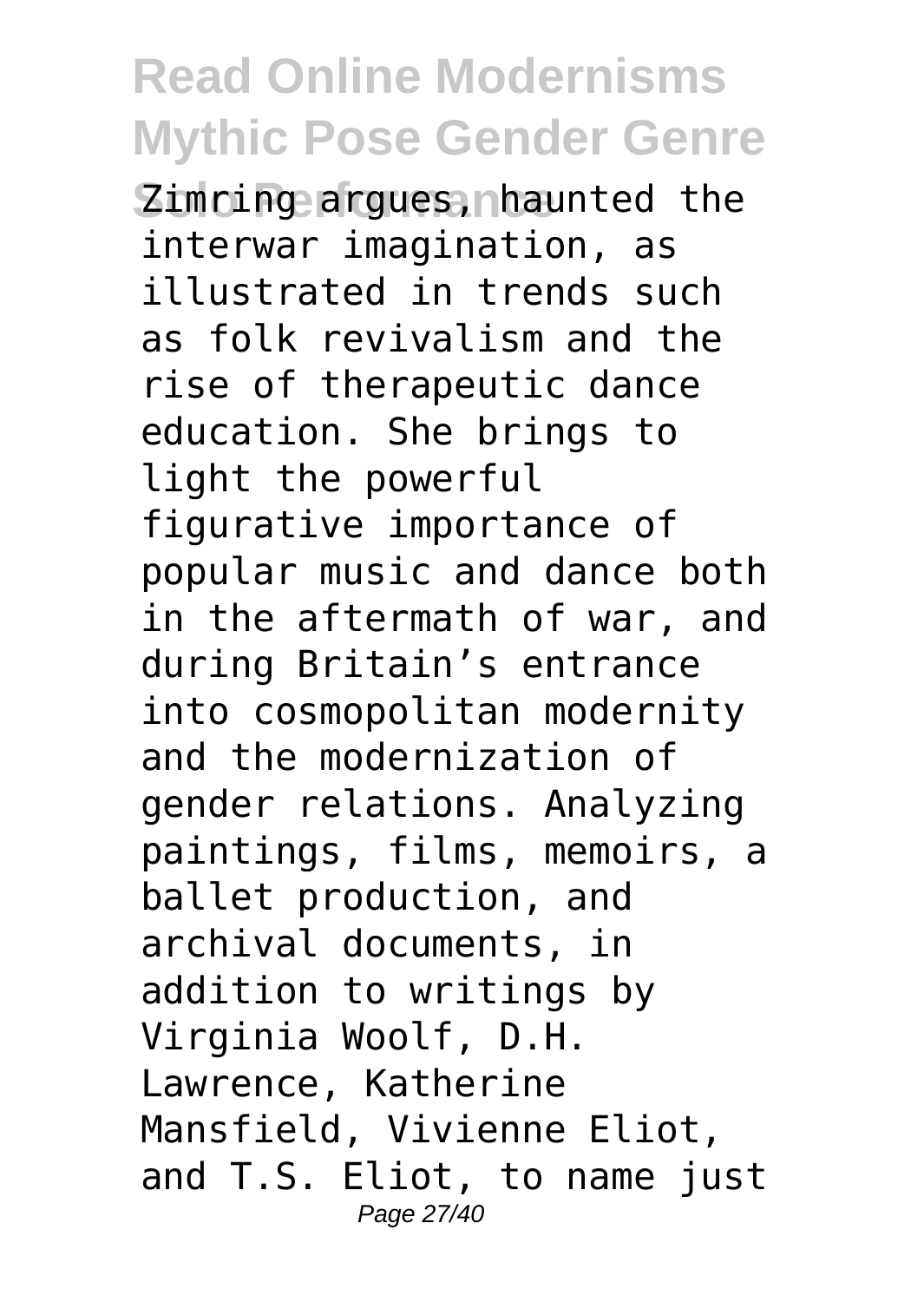**Solo Performance** a few, Zimring provides crucial insights into the experience, observation, and representation of social dance during a time of cultural transition and recuperation. Social dance was pivotal in the construction of modern British society as well as the aesthetics of some of the period's most prominent intellectuals.

The rich legacy of women's contributions to Irish theatre is traditionally viewed through a maledominated literary canon and mythmaking, thus arguably silencing their work. In this timely book, Shonagh Page 28/40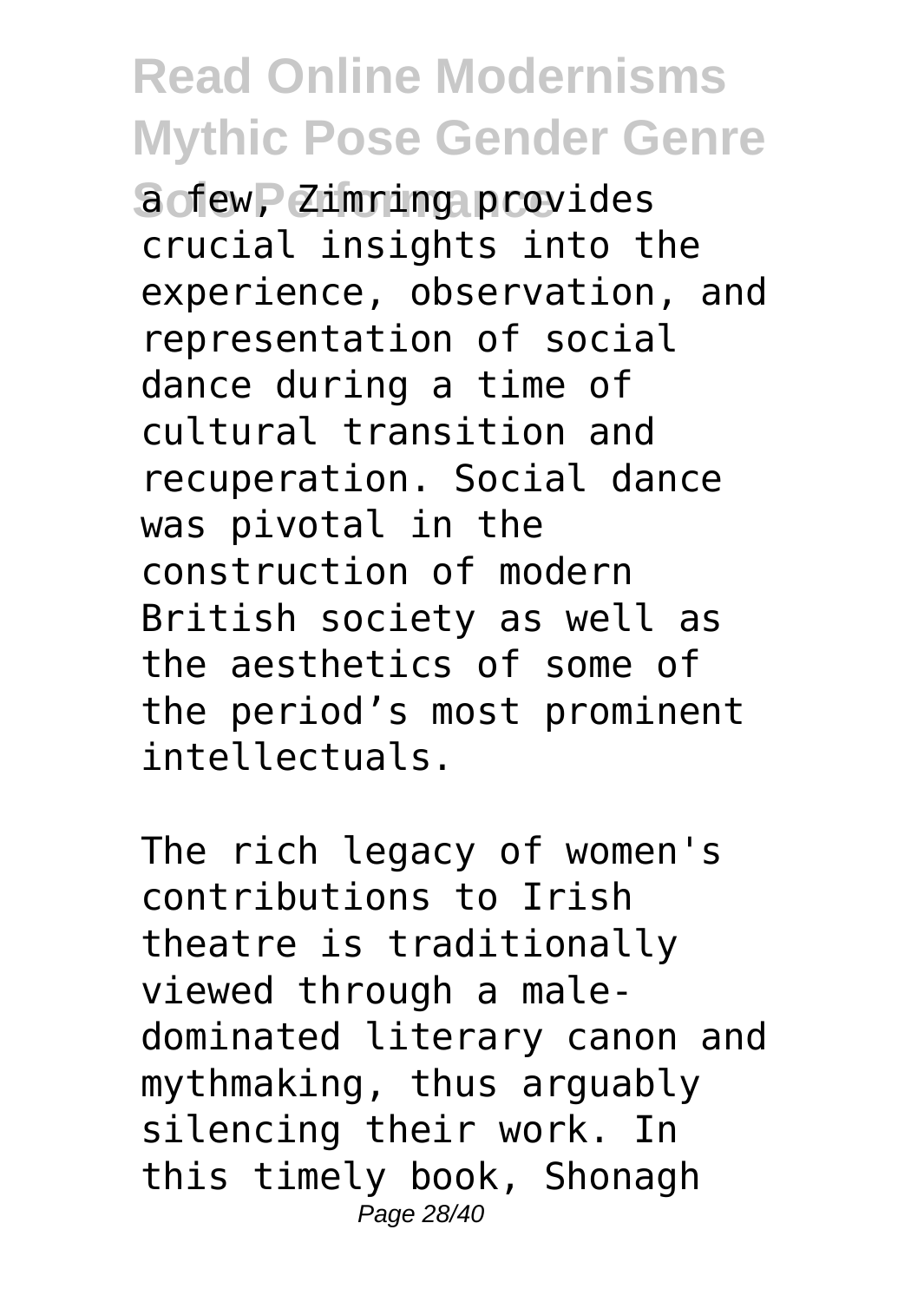**Solo Performance** Hill proposes a feminist genealogy which brings new perspectives to women's mythmaking across the twentieth and twenty-first centuries. The performances considered include the tableaux vivants performed by the Inghinidhe na hireann (Daughters of Ireland), plays written by Alice Milligan, Maud Gonne, Lady Augusta Gregory, Eva Gore-Booth, Mary Devenport O'Neill, Mary Elizabeth Burke-Kennedy, Paula Meehan, Edna O'Brien and Marina Carr, as well as plays translated, adapted and performed by Olwen Four. The theatrical work discussed resists the occlusion of Page 29/40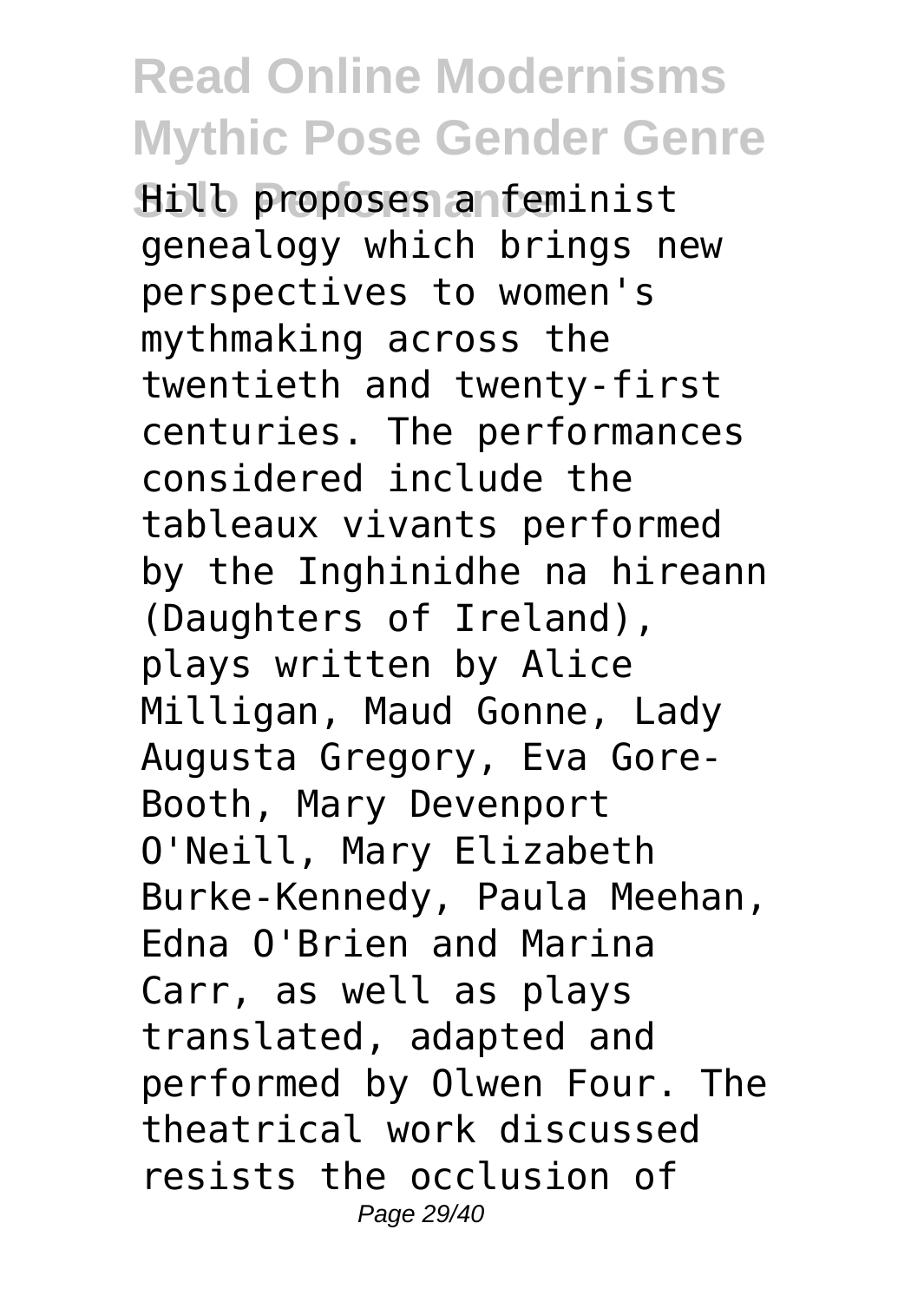**Women Pse cultural cengagement** that results from confinement to idealised myths of femininity. This is realised through embodied mythmaking: a process which exposes how bodies bear the consequences of these myths, while refusing to accept the female body as passive bearer of inscription through the assertion of a creative female corporeality.

This book reconsiders the meaning of modernism across the globe, stretching beyond both the Western modernist canon and the literary-heavy scope of the field to a broader cultural Page 30/40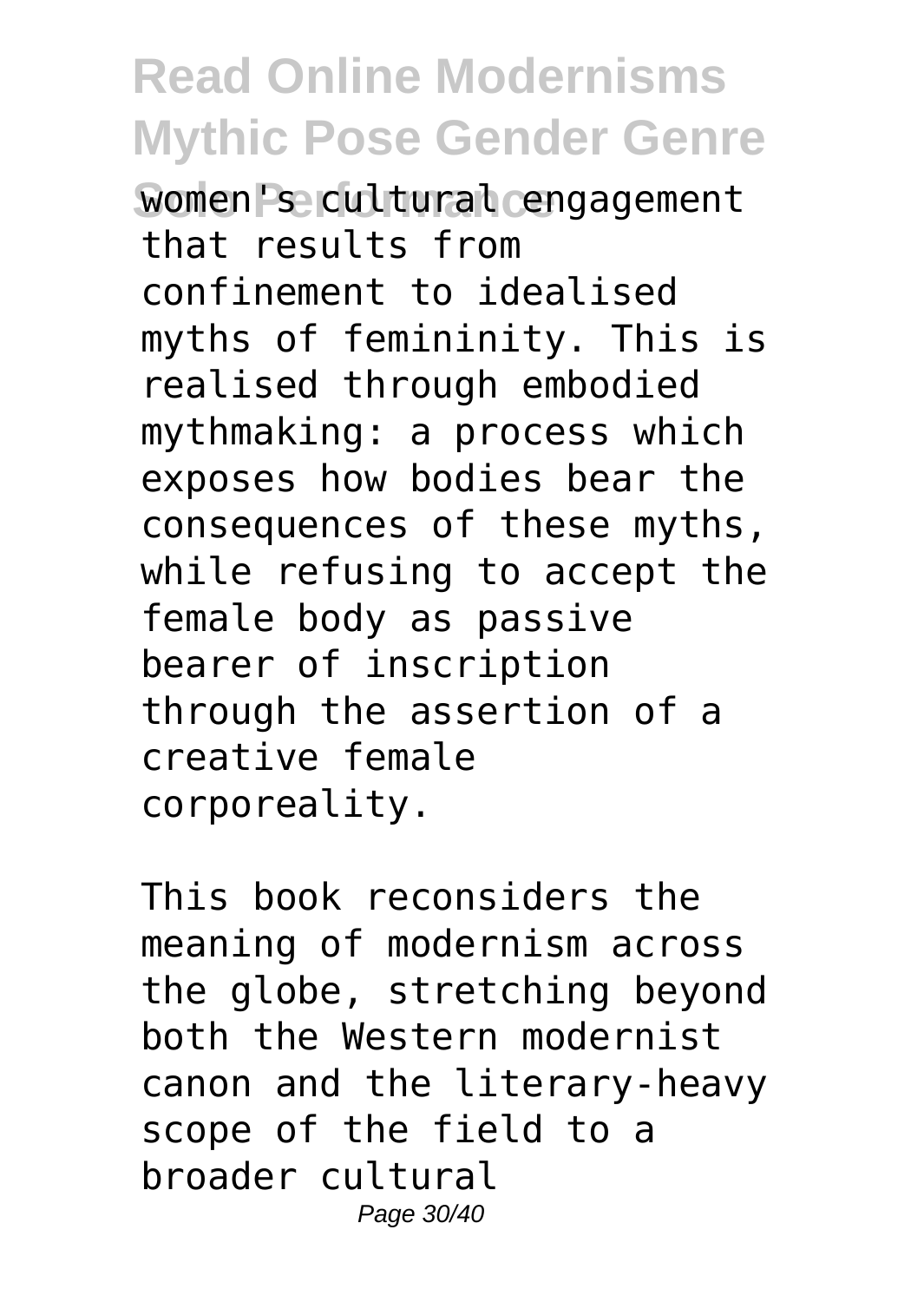**Consideration of colobal** modernisms and modernity. Through the use of masks as a thematic focus, the volume challenges popular assumptions about what modernism looks like, what modernity is, and how each of these ideas are produced within a historical moment.

Contrary to the common view that cultural modernism is a broadly anti-mimetic movement, one which turned away from traditional artistic goals of representing the world, Rhythmic Modernism argues that rhythm and mimesis are central to modernist aesthetics. Through detailed Page 31/40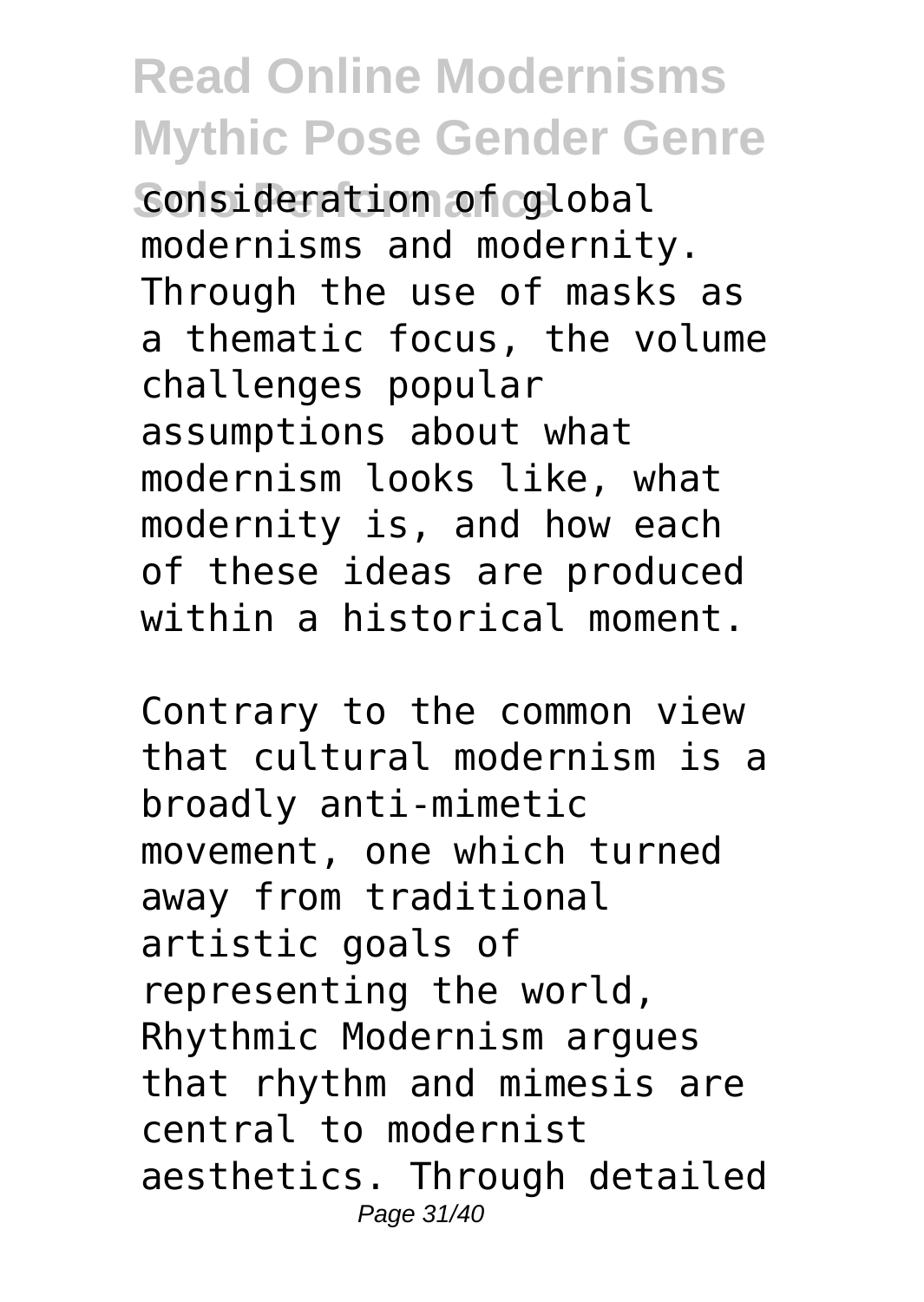**Sclose Preadings of non**fiction and short stories, Helen Rydstrand shows that textual rhythms comprised the substance of modernist mimesis. Rhythmic Modernism demonstrates how many modernist writers, such as D. H. Lawrence, Katherine Mansfield and Virginia Woolf, were profoundly invested in mimicking a substratum of existence that was conceived as rhythmic, each displaying a fascination with rhythm, both as a formal device and as a vital, protean concept that helped to make sense of the complex modern world.

Performing Antiquity: Page 32/40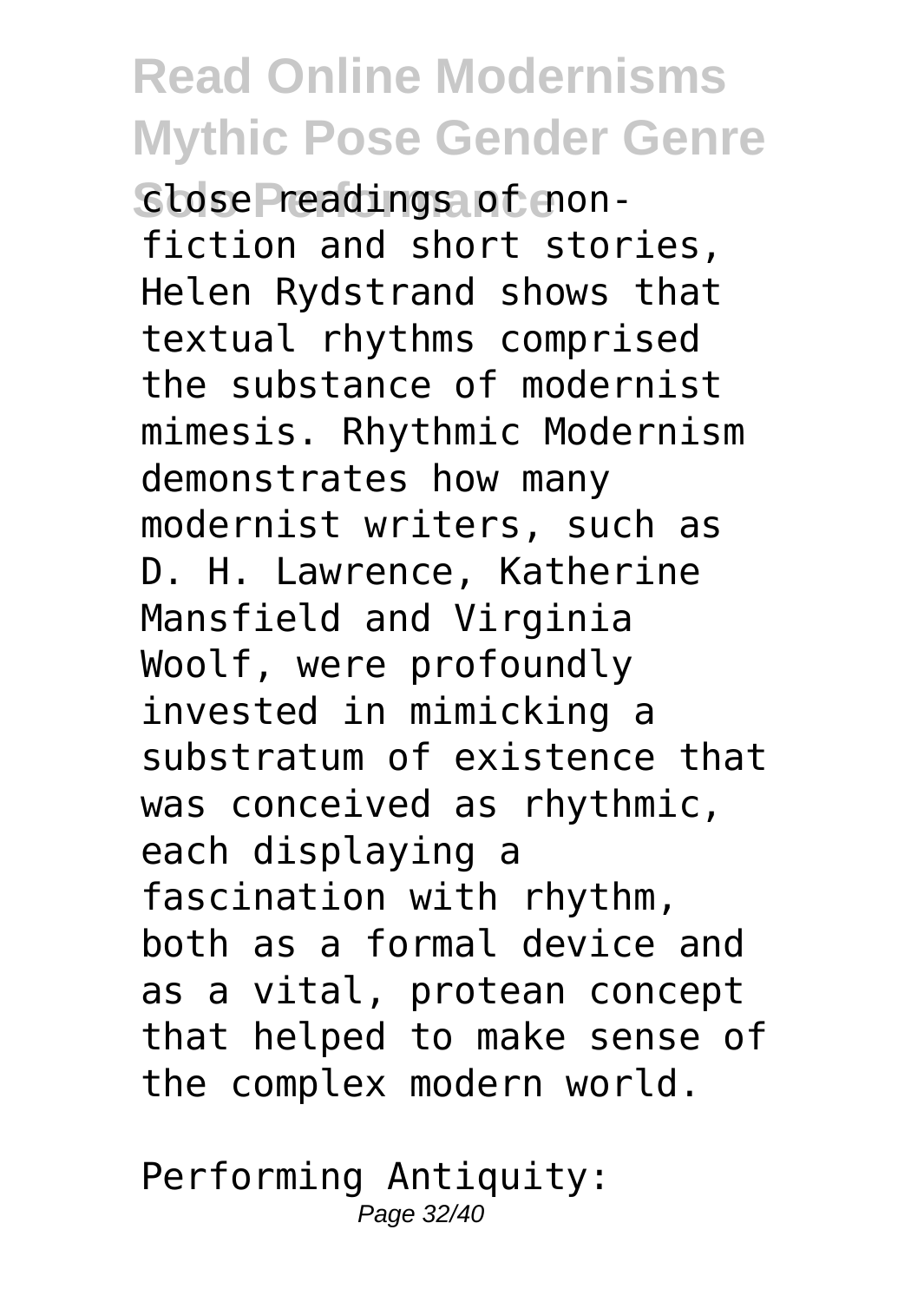**Ancient Greek Music and** Dance from Paris to Delphi, 1890-1930 investigates collaborations between French and American scholars of Greek antiquity (archaeologists, philologists, classicists, and musicologists), and the performing artists (dancers, composers, choreographers and musicians) who brought their research to life at the birth of Modernism. The book tells the story of performances taking place at academic conferences, the Paris Opéra, ancient amphitheaters in Delphi, and private homes. These musical and dance collaborations are built on reciprocity: the Page 33/40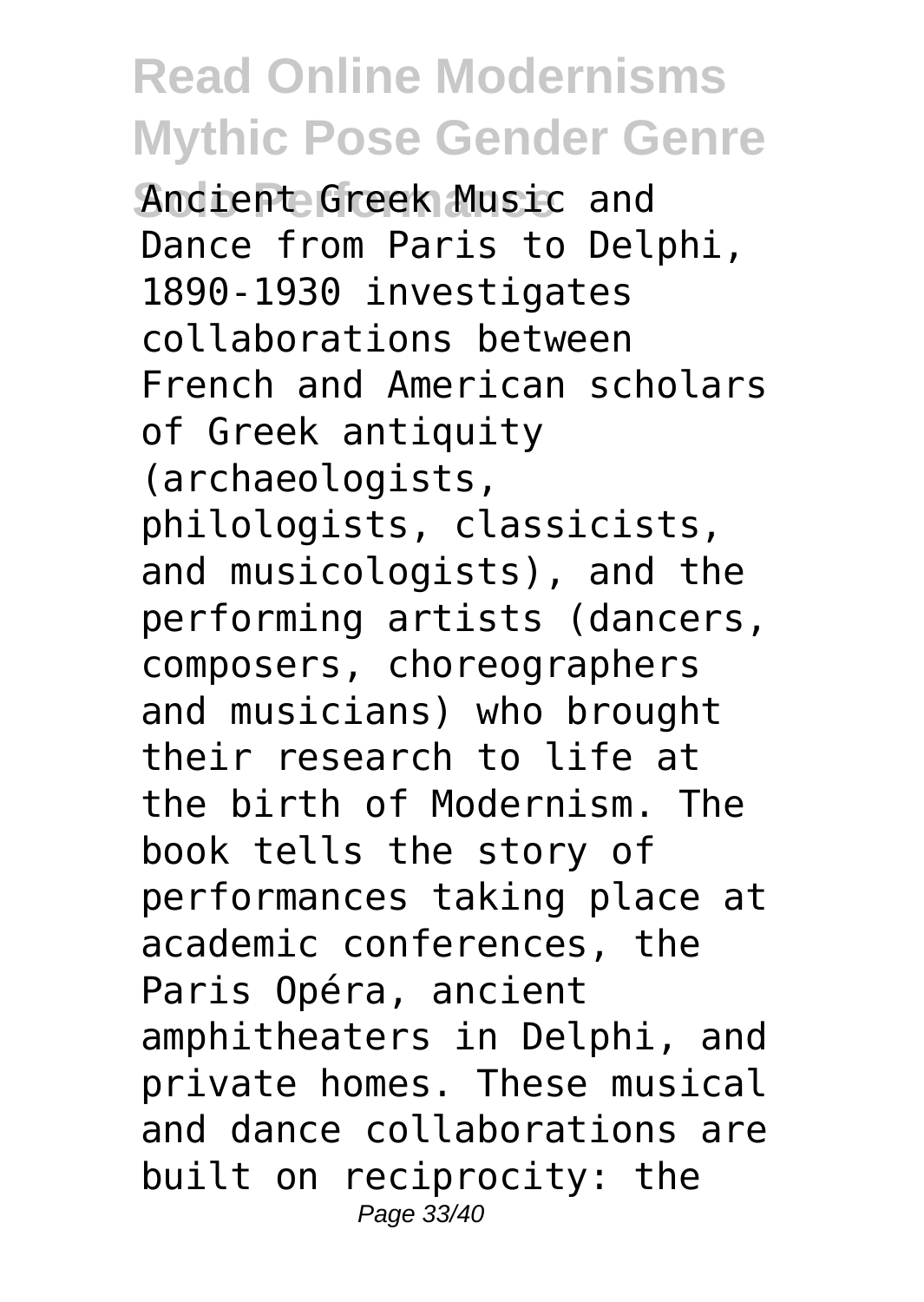**Solo Performance** performers gain new insight into their craft while learning new techniques or repertoire and the scholars gain an opportunity to bring theory into experimental practice, that is, they have a chance see/hear/experience what they have studied and imagined. The performers receive the imprimatur of scholarship, the stamp of authenticity, and validation for their creative activities. Drawing from methods and theory from musicology, dance studies, performance studies, queer studies, archaeology, classics and art history the book shows how new scholarly methods and technologies Page 34/40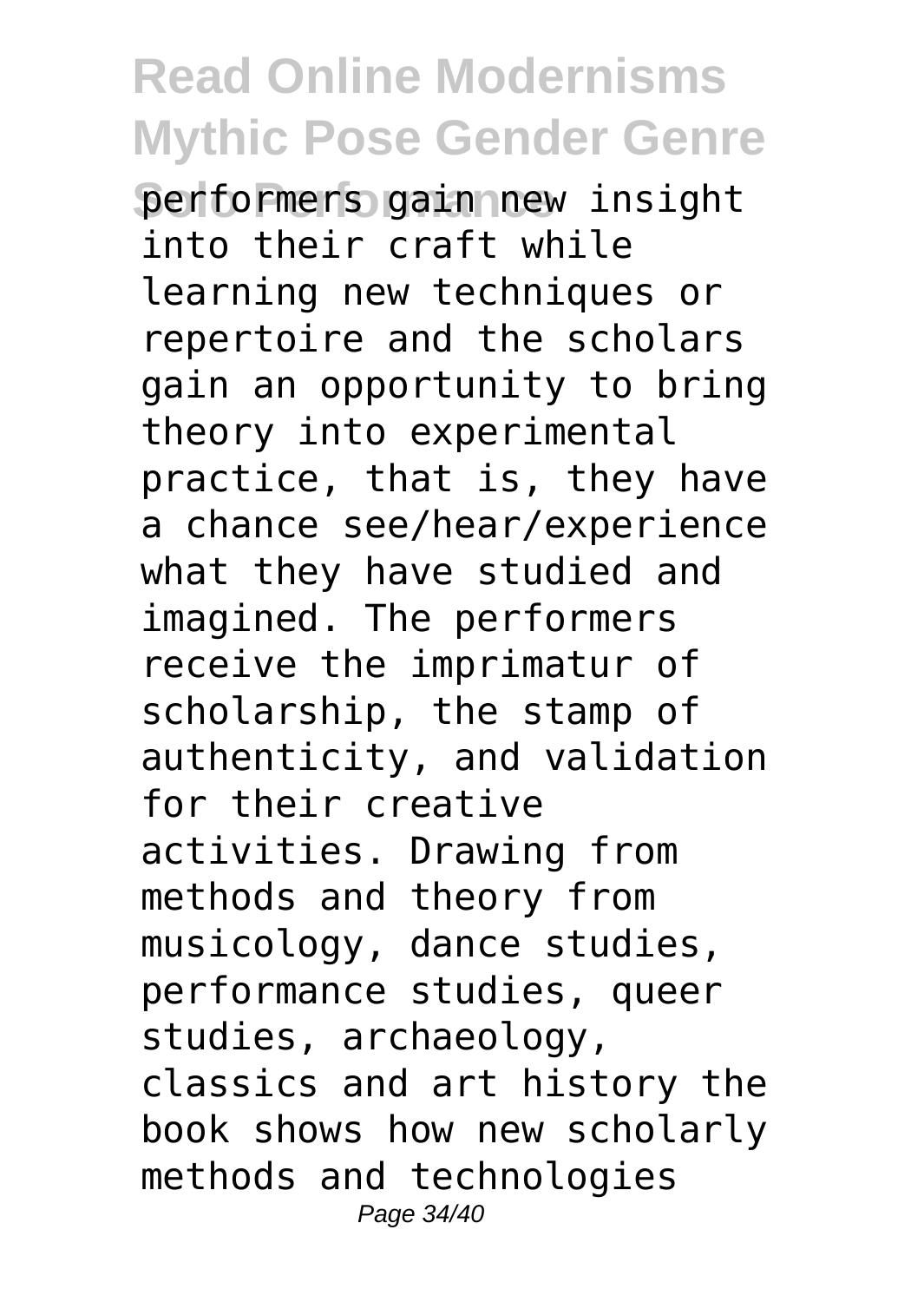altered the performance, and, ultimately, the reception of music and dance of the past. Acknowledging and critically examining the complex relationships performers and scholars had with the pasts they studied does not undermine their work. Rather, understanding our own limits, biases, dreams, obsessions, desires, loves, and fears enriches the ways we perform the past.

Modernism, as a powerful movement, saw the literary and artistic traditions, as well as pure science, starting to evolve radically, creating a Page 35/40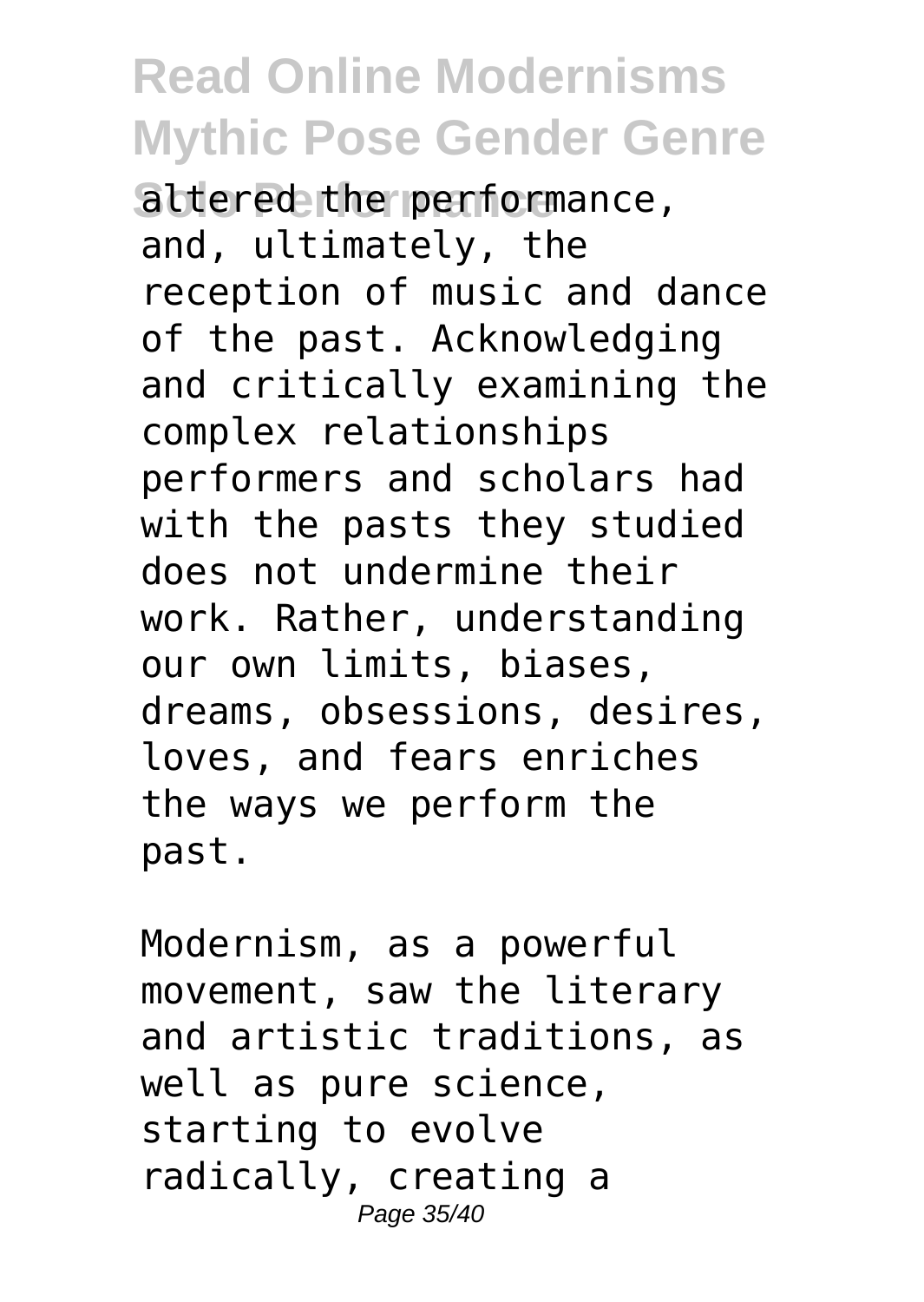**Solo Performance** crisis, even chaos, in culture and society. Within this chaos, myth offered an ordered picture of that world employing symbolic and poetic images. Both W.B. Yeats and Angelos Sikelianos embraced myth and symbols because they liberate imagination and raise human consciousness, bringing together humans and the cosmos. Being opposed to the rigidity of scientific materialism that inhibits spiritual development, the two poets were waiting for a new age and a new religion, expecting that they, themselves, would inspire their community and usher in the change. In their longing Page 36/40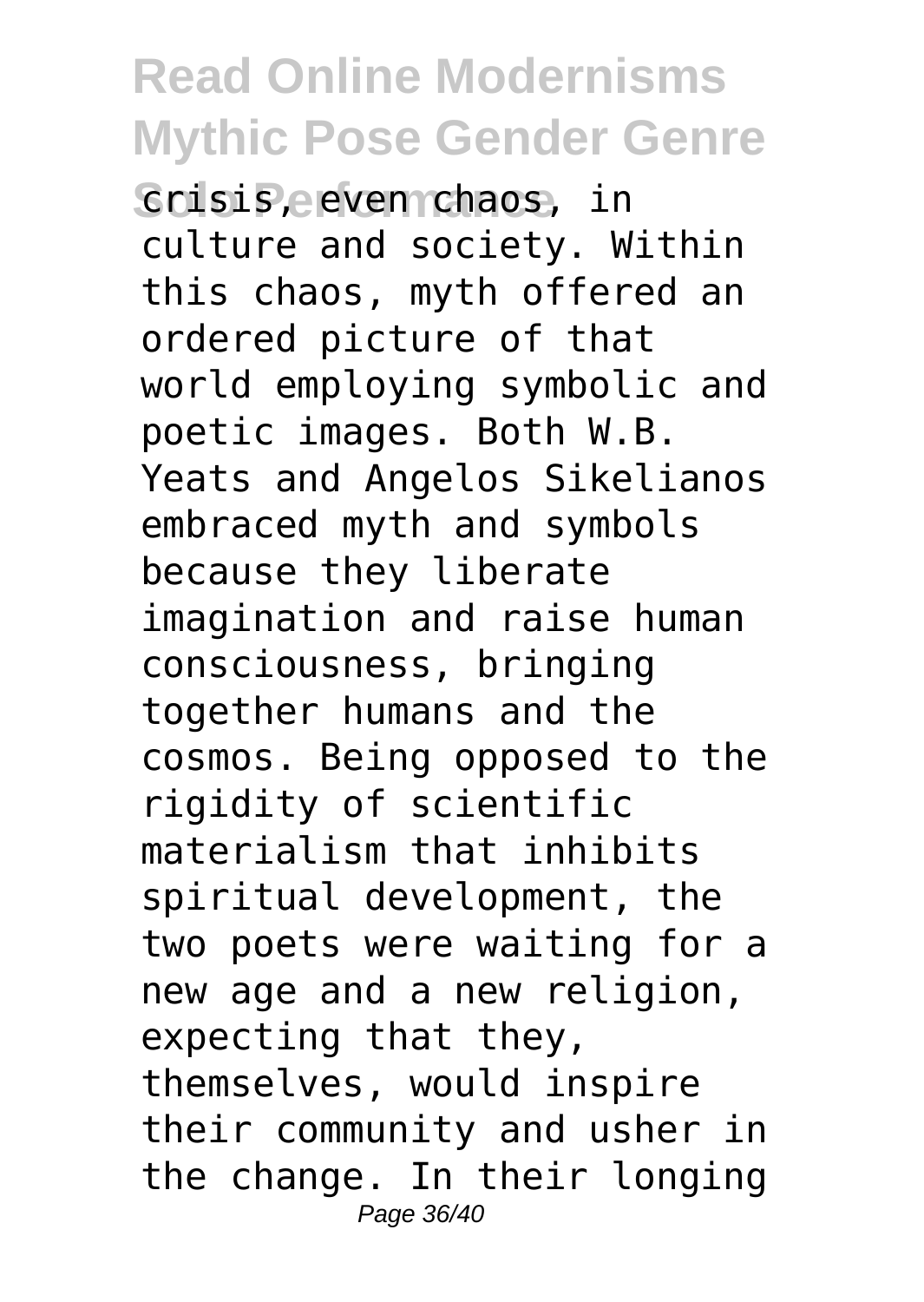**forca hew age, archaeology** was a magnetic field for Yeats and Sikelianos, as it was for many writers and thinkers. After Sir Arthur Evans's discovery of the Minoan Civilization where women appeared so peacefully prominent, the dream of recreating a gynocentric mythology was no longer a fantasy. In Yeats's and Sikelianos's gynocentric mythology, the feminine figure appears in various forms and, like in a drama, it plays different roles. Significantly, a gynocentric mythology permeates the work of the two poets and this mythology is of pivotal importance in their poetry, Page 37/40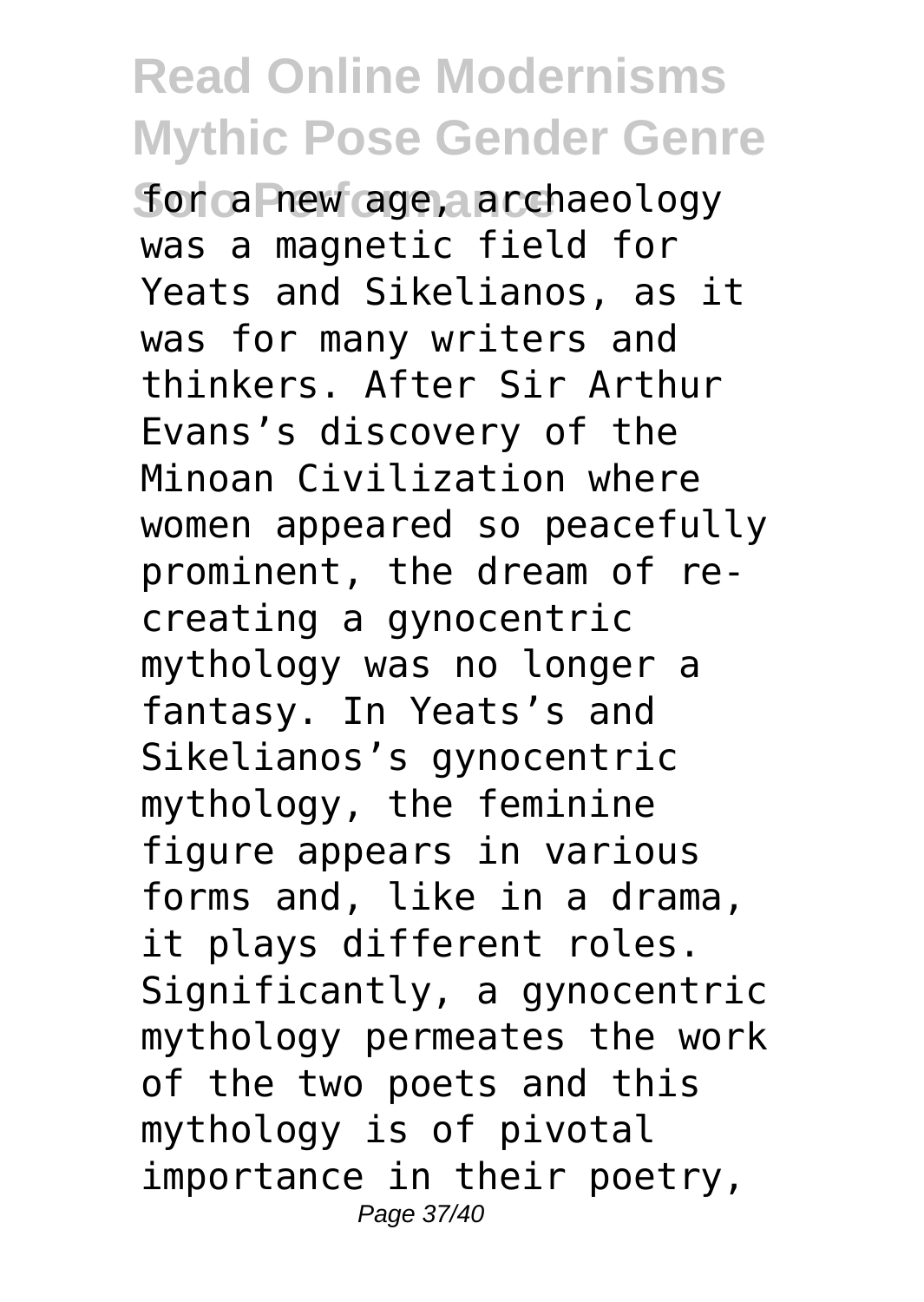**Sheir poetics and even in** their life as the intensity of their creative desire brought to them female personalities to inspire and guide them. Indeed, in Yeats's and Sikelianos's gynocentric mythology, the image of the feminine holds a place within a historical context taking the reader into a larger social, political and religious space.

The T. S. Eliot Studies Annual strives to be the leading venue for the critical reassessment of Eliot's life and work in light of the ongoing publication of his letters, Page 38/40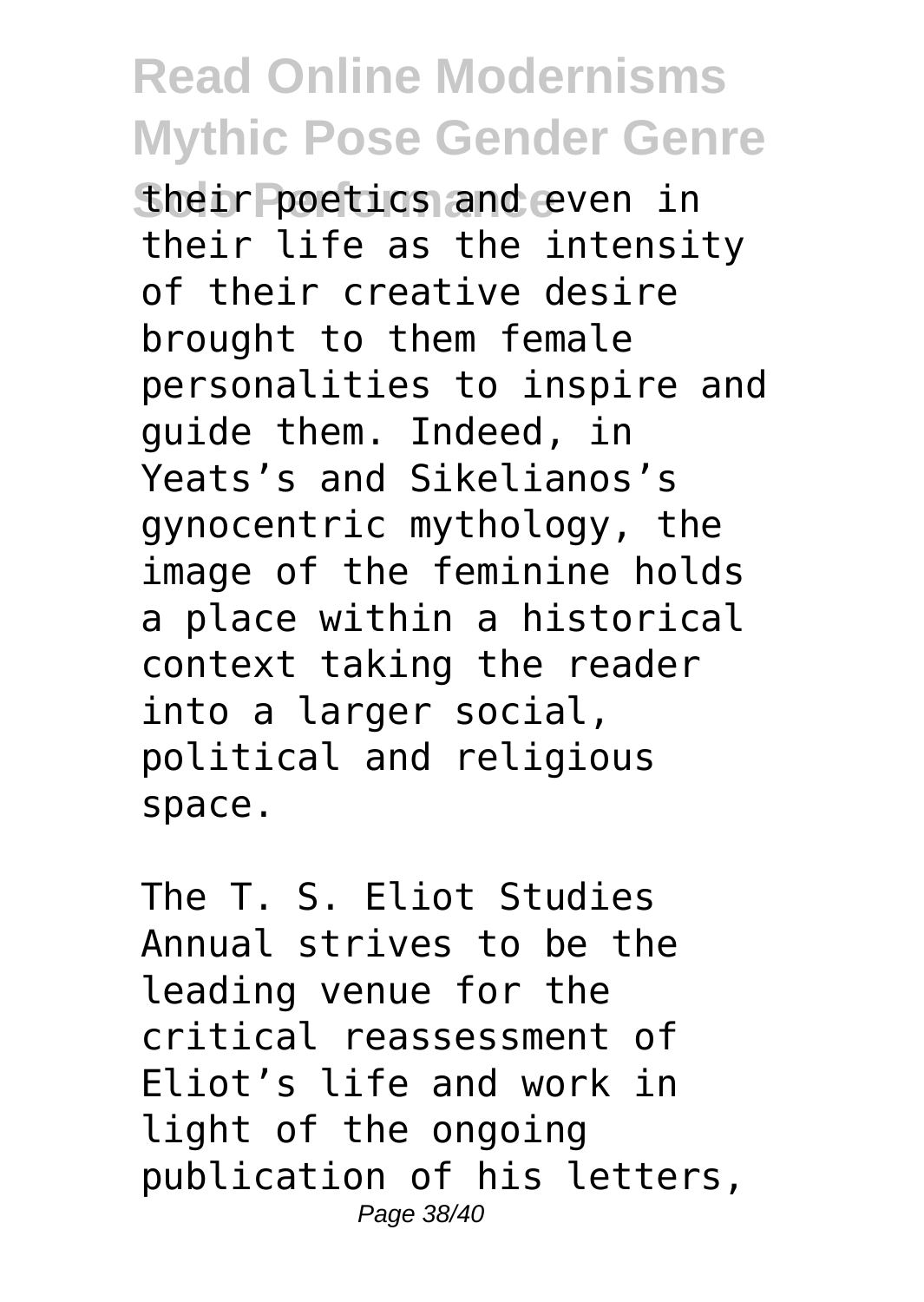**Scritical volumes of his** complete prose, the new edition of his complete poems, and the forthcoming critical edition of his plays. All critical approaches are welcome, as are essays pertaining to any aspect of Eliot's work as a poet, critic, playwright, editor, or foremost exemplar of literary modernism. John D. Morgenstern, General Editor Editorial Advisory Board: Ronald Bush, University of Oxford David E. Chinitz, Loyola University Chicago Anthony Cuda, University of North Carolina–Greensboro Robert Crawford, University of St Andrews Frances Dickey, Page 39/40